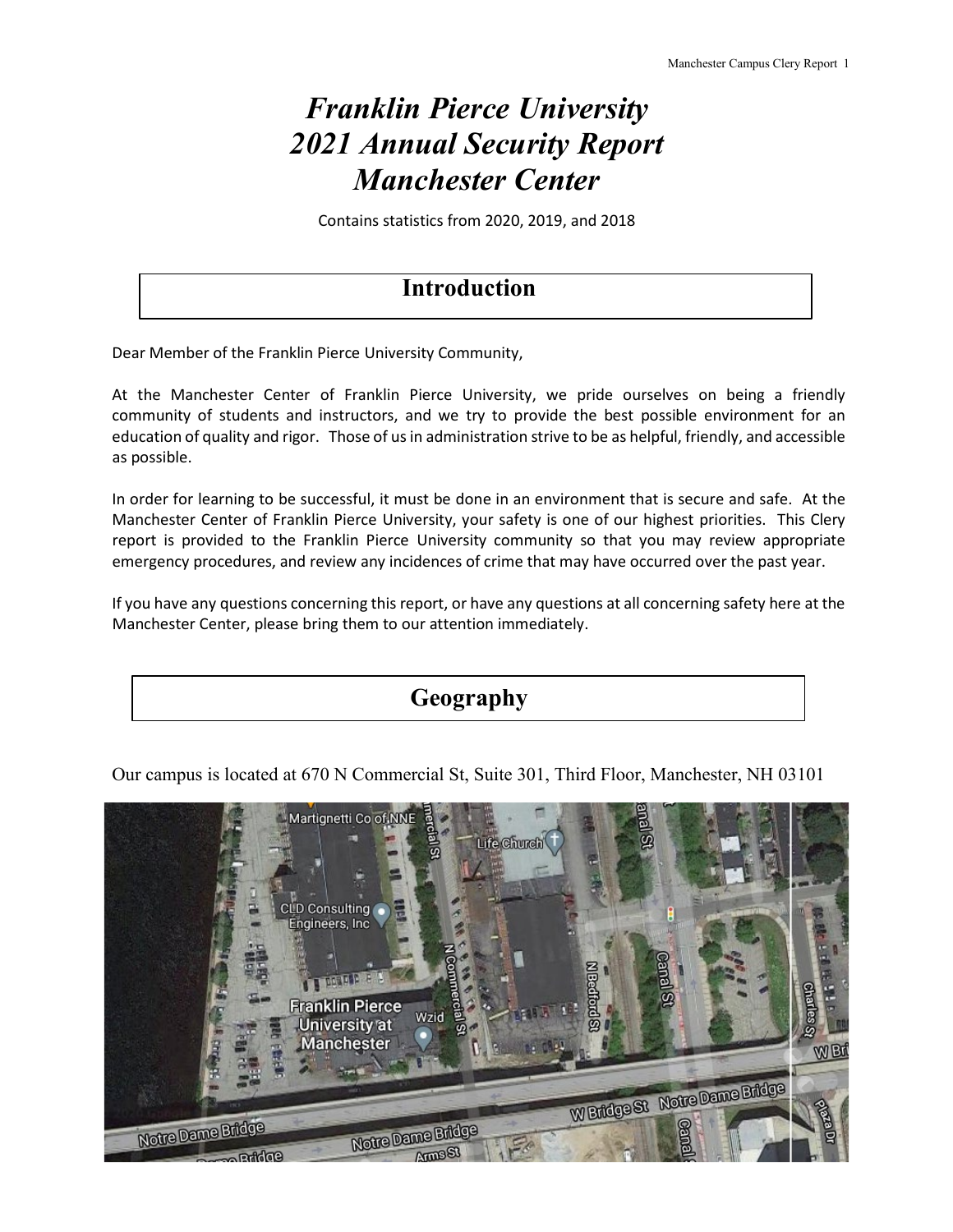## **Reporting Crimes and Emergencies**

All members of the Franklin Pierce University, Manchester Center, are encouraged to report emergencies and suspected criminal activity to the Center Director or administrative staff *IMMEDIATELY*. The administrative staff will contact the Manchester Police Department, when crimes or emergencies are reported to those offices.

The Manchester Police Department is part of the 9-1-1 emergency phone system for immediate emergency assistance. If you witness a crime or wish to report an emergency, call 9-1-1 or report in person to the administrative staff office located **670 North Commercial St., suite 301, third floor, Manchester, NH**. If the office is closed, please use the courtesy phone in the student lounge. This is a free call from the courtesy phone.

When reporting a crime or emergency;

- 1. **Remain calm**.
- 2. **Give the location of the incident** address, room number.
- 3. **Identify yourself** and give a **call back telephone number**. (The callback phone number for the courtesy phone is 647-3000.) Your identity will remain confidential if you wish; however, it is important we be able to contact you if we need additional information.
- 4. **State the incident you are reporting** i.e. theft, medical emergency, etc.
- 5. **Describe the scene** who and how many people are there, if medical treatment is being given, description of subjects, etc.
- 6. **State the subject's direction of flight**, if applicable.
- 7. **Stay on the phone** until the dispatcher has recorded all of the information.

When a crime or other serious incident is reported, a Manchester Police Officer will be dispatched to the scene to render assistance and/or investigate the incident. If the situation presents a significant or imminent danger to the Community, the Center Director will determine if notice needs to be made to other members of the Center. All information regarding reports of criminal activity will be forwarded to the Director of Campus Safety at the Rindge Center.

Response to fire emergencies is provided by the Manchester Fire Department.

The Manchester Fire Department provides response to medical emergencies

Incidents identified, as maintenance related will be referred to the Franklin Pierce University Facilities Department or the building owner as needed.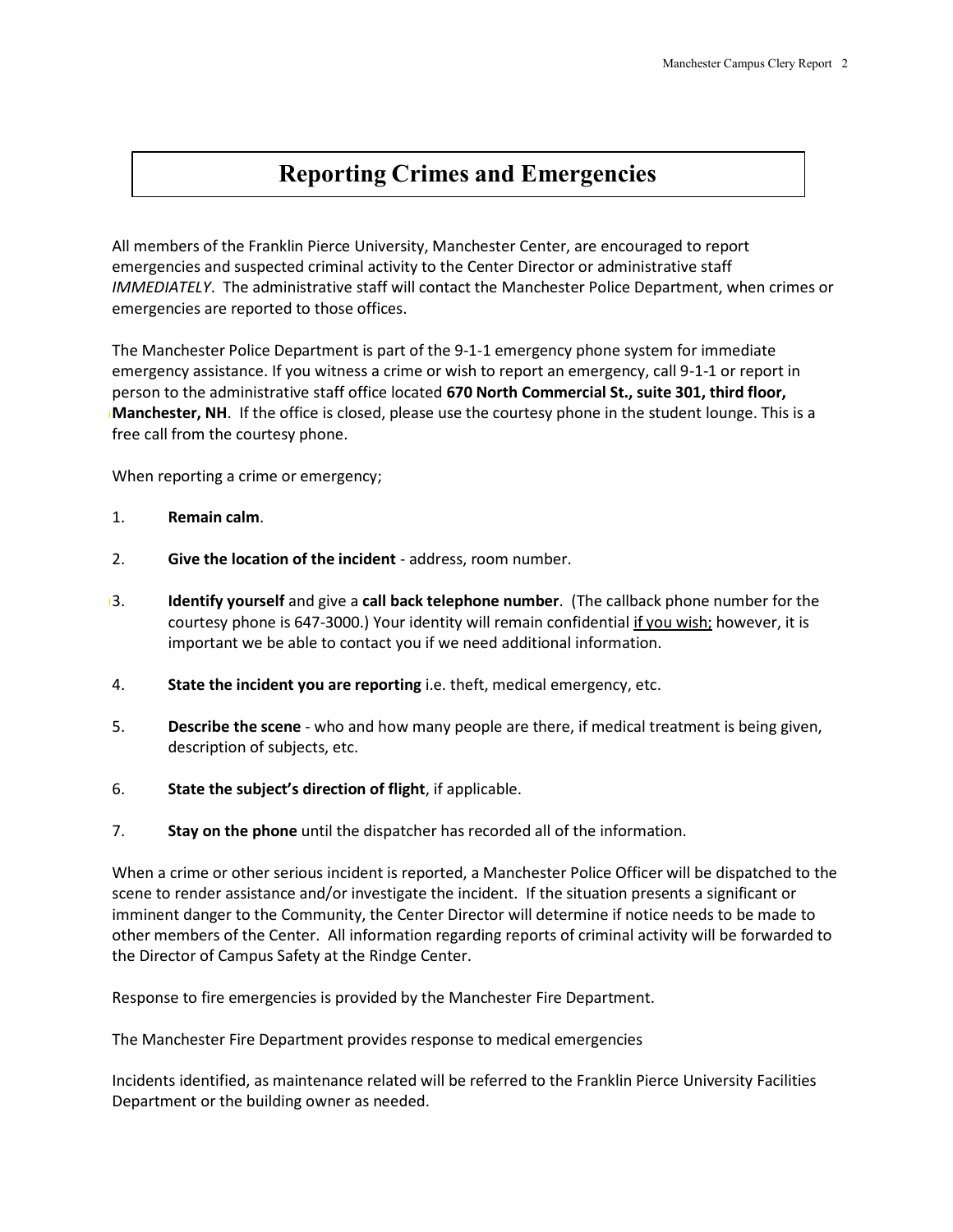### **Confidential Reporting**

While it is preferable for reports to be made to the Manchester Police Department, we understand that some people are not comfortable speaking with an officer.

Information regarding an incident can be submitted on a confidential basis to one of the following people:

> Maria Altobello, Dean of CGPS 647-3530 Andrew Pollom, Dean of Student Affairs 899-4162 Kristofer Towle, Director of Campus Safety 899-4102 Dawn Broussard, Director of Human Resources 899-4077

A confidential "Third Party Report" form with information regarding the incident will be completed; however, no names or identifying information will be used without the consent of the victim. The "Third Party Report" will be forwarded to the Director of Campus Safety at the Rindge Campus. No follow-up or investigation will be conducted without the consent of the reporting party.

### **Sexual Offender Information**

The Manchester, NH Police Department is responsible for maintaining a current list of sexual offenders, which are required to register in the City of Manchester.

Any interested party may view the list at the police department at:

Manchester Police Department 405 Valley Street Manchester, NH 03103 (603) 668-8711

### **Access to Campus Facilities**

The offices, grounds, classrooms, and parking lot of Franklin Pierce University, Manchester Center, are private property and are for the use of current Franklin Pierce University students, faculty and staff. This includes computer rooms and lounges. All visitors to the Center must stop at the main office. The Center staff secures administrative offices and classrooms at the earliest possible hour, given their projected use each day.

Unauthorized persons found at the Center may be subject to criminal prosecution.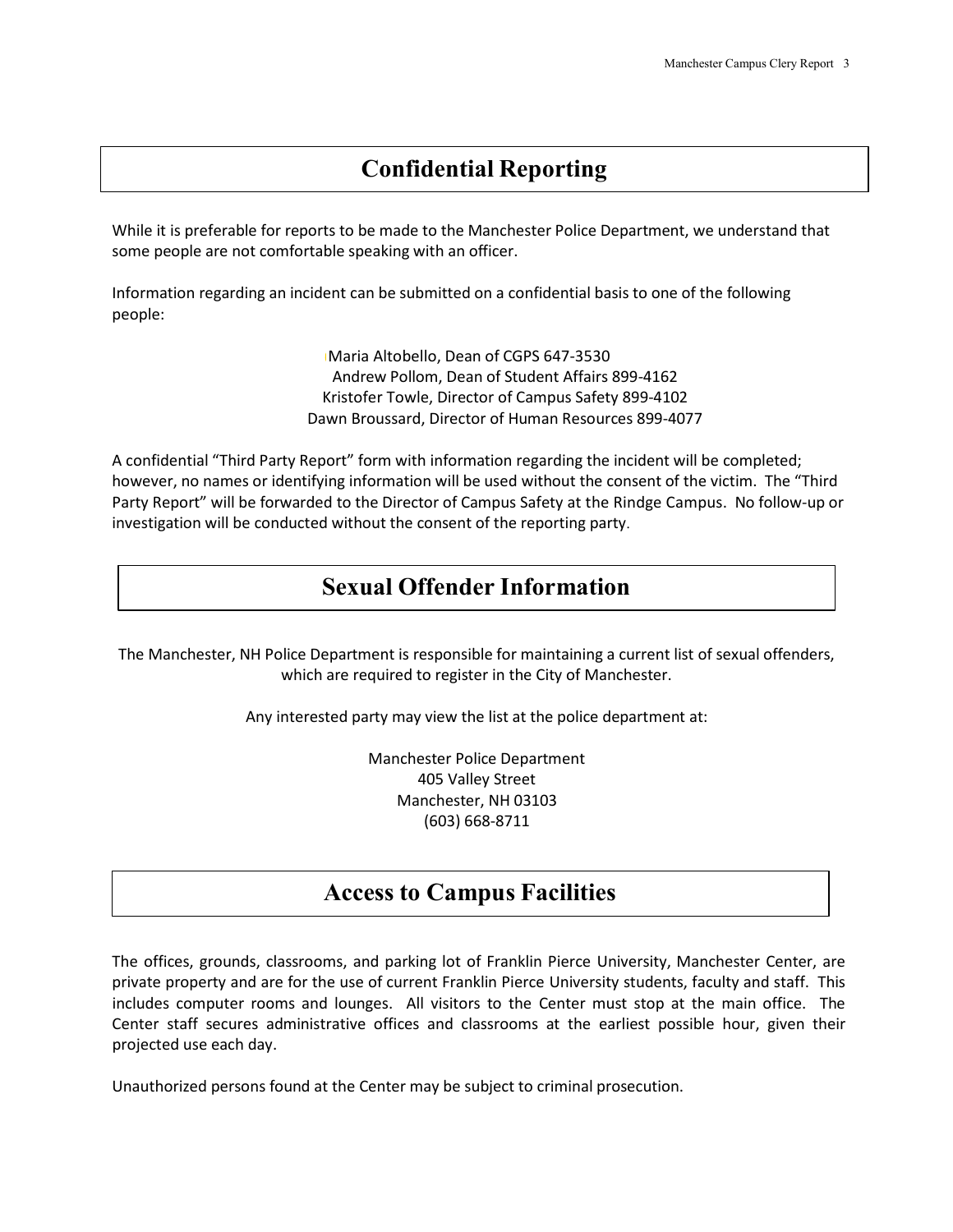### **Lockouts and Lost Keys**

A faculty or staff member locked out of an office or other secured area should contact the administrative staff. In the case of lost or stolen keys, faculty and staff members should notify the Center Director immediately.

## **Campus Safety and Maintenance Issues**

Maintenance problems affecting the safety and security of the Center are given high priority. Maintenance personnel are on-call to rectify problems that present an immediate compromise to safety.

Administrative staff document and report maintenance needs as part of their regular duties. The staff works closely with the building management and Facilities personnel to maintain a safe and pleasant environment for learning and working.

### **Authority and Relationship with Other Agencies**

The administrative staff at the Manchester Center of Franklin Pierce University provides security to the Center during normal hours of operation. The staff, acting as agents of the University, is authorized to enforce policies and regulations of the University and to refer those individuals in violation to the Center Director, the Dean of Graduate and Professional Studies, the Director of Campus Safety, and/or the Vice President of Student Affairs. The Manchester Police Department periodically patrols the exterior of the Center as part of their regular patrols. Matters of a criminal nature brought to the attention of the staff are reported to the Manchester Police Department. A report is also made to the Director of Campus Safety on the Rindge Campus.

## **Preparation of the Annual Crime Report**

The Center Director and the Director of Campus Safety for the Rindge Campus compile the information for the Center's Crime Report and are responsible for its publication. Statistics for crimes that occurred at the Center are gathered from incident reports and a request is made to the Manchester Police Department to supply information regarding crimes reported and alcohol, weapons and drug arrests in the area surrounding the Center. The Center Director compiles statistics on disciplinary referrals for drug and alcohol violations, which are included in the report. It is the practice of the University that all incidents reported to other offices is reported to Campus Safety for documentation and follow-up.

The annual report is prepared at the close of the academic year; however, statistics reflect activity that occurred during the previous calendar year.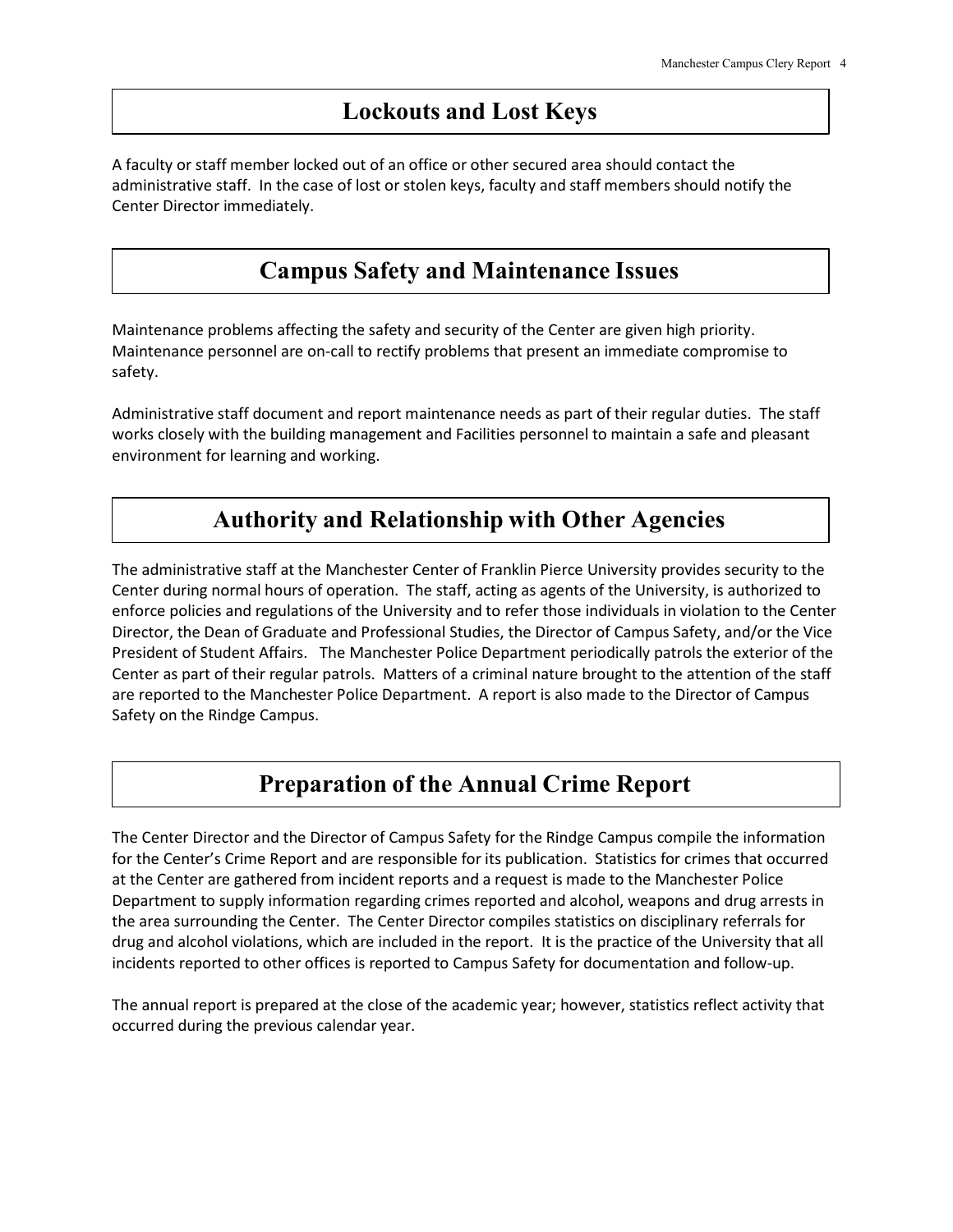### **Crime Awareness and Prevention Programs**

Crime awareness is the key to crime prevention.

- *Crime Alerts* issued when a crime or pattern of crimes or other activity has occurred which present an immediate and significant danger to the Community. Crime Alerts are posted on those areas affected and notification made to other areas, if applicable.
- *Center Alerts* issued to advise the Community of relevant information in other areas of concern, i.e. weather or storm advisories, traffic advisories, potential or real power outages, etc.

### **Possession, Use and Sale of Alcohol and Drugs**

Possession and use of non-prescribed drugs is incompatible with the educational process and inconsistent with the purposes of the University community. State and federal law prohibits the possession of drug paraphernalia, and the sale of drugs will result in separation from the University and prosecution.

Use, possession, or distribution of narcotics or other controlled substances, except as expressly permitted by law (e.g. prescription drugs) is forbidden. Federal and state law regarding narcotics and controlled substances shall be strictly observed and enforced. Drug related devices are forbidden on University premises; in accordance with state law.

Franklin Pierce University prohibits alcoholic beverages in all public areas of the Center, including lounges and corridors and outdoor areas unless special permission is received for a particular function.

The University prohibits common sources of alcohol. Common source is defined as a large amount of alcohol present which is in excess, or beyond a reasonable amount, for the number of people present who are 21 years of age or older. Common sources include, but are not limited to, kegs and beer balls.

As a member of the Franklin Pierce University community, students reside in the state of New Hampshire, and therefore responsible for knowing and abiding by all the state laws. State law forbids the possession of alcoholic beverages as a minor. No licensed sales agent, nor any other person, shall sell or give away or cause or permit or procure to be sold, delivered or given away any liquor or beverages to a person under the age of 21 years, to an habitual drunkard, to an insane person, to a person under the influence of liquor, or to any other person to whom any court, selectman of a town, chief of police, overseer of public welfare or the commission shall prohibit sale. NH RSA 1758A Students over 21 are subject to prosecution if they sell or give alcoholic beverages to a minor. Also RSA 265:821 is amended to provide that a driver under the age of 21 with a Blood Alcohol Content (BAC) if 0.02 or more may be charged with DWI. For an average person, 0.02 BAC would be less than the equivalent of one beer or light drink. Alcohol and Other Drugs Concerns Committee is assembled periodically to review these and other related regulations. An Alcohol and Other Drugs Committee recommends to the Vice President for Student Affairs the appropriate Center policies and programs.

The University has adopted the following guidelines: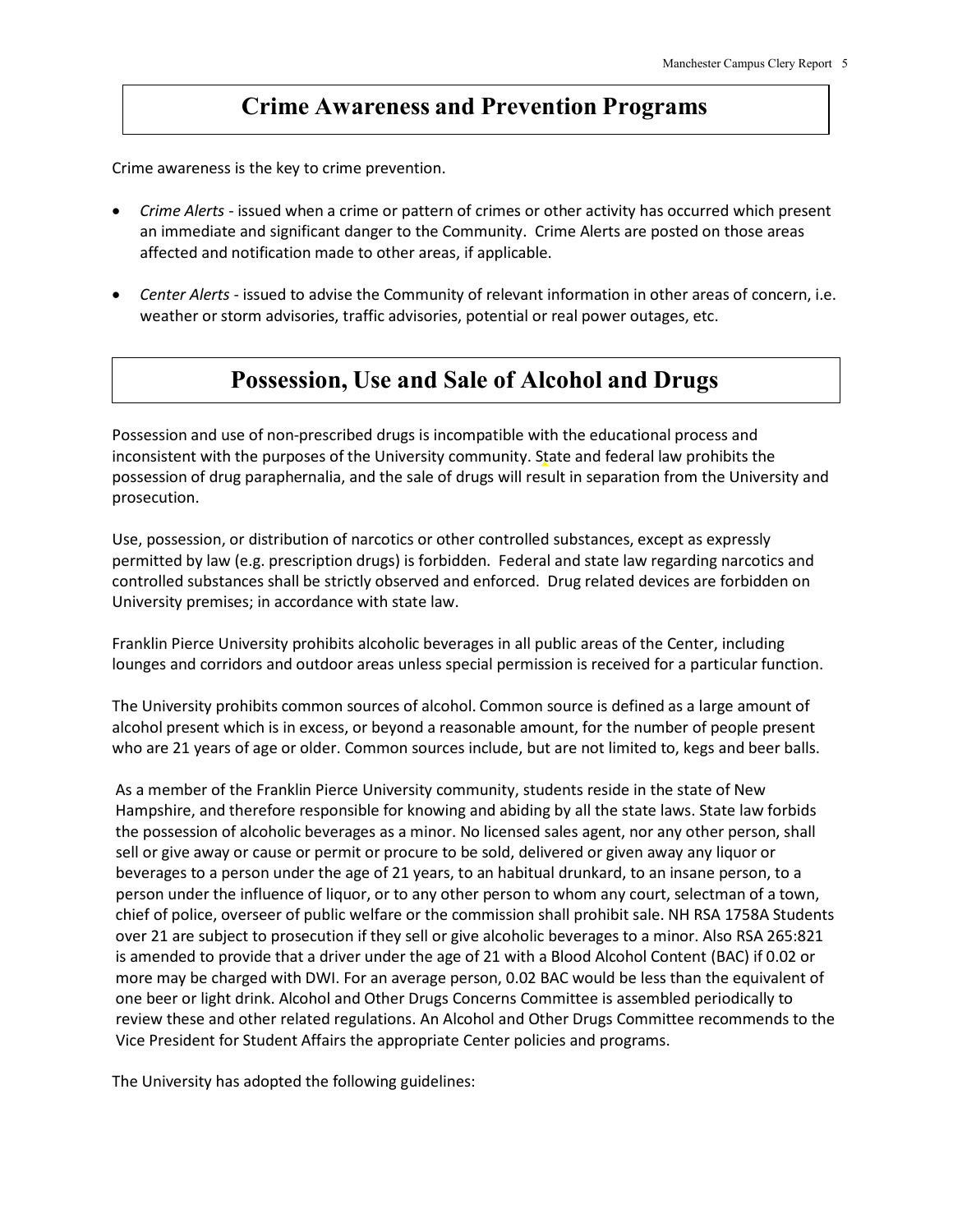1. The University has the responsibility to exercise prudent control over the use of alcohol on and off the Center at University-sponsored events.

2. Food and non-alcoholic beverages of sufficient quantity must be available whenever alcoholic beverages are served at events on or off the Center.

3. Individuals and/or sponsors of activities, events, or parties where alcohol is served are responsible for clean-up and damage.

4. Special permission must be obtained for special functions in other locations (on or off the Center) from the appropriate member of the Senior Staff.

5. Incident reports from the Center Director indicate if an incident is alcohol-related and are reported to the Dean of Graduate and Professional Studies.

6. In promoting University events, alcoholic beverages may not be mentioned in advertising material.

7. Specific alcohol policies can be found in the Student Code of Conduct.

### **Firearms, Fireworks & Other Weapons**

Possession or use of any type of firearms, other weapons, or firecrackers/fireworks on University property is not allowed, and violations would be viewed as a serious offense. (On-duty law enforcement officers are exempt from this prohibition.) Any weapons confiscated will be turned over to the local police and/or destroyed.

## **Sexual Assault Policy & Reporting Procedure**

Sexual Assault describes behavior that includes, but is not limited to, all actions, which constitute sexual abuse. Incidents of "date rape" or "acquaintance rape" are considered physical abuse under the Student Code of Conduct "Article III: Proscribed Conduct" and are treated as a serious offense. "Rape" is defined as sexual penetration without the consent of the victim. "Date Rape" is rape in a situation where the parties know one another. Any form of unwanted touching is also considered sexual abuse, and as defined in this Code, physical abuse. Non-forcible sex offenses include incest and statutory rape only.

Victims of sexual assault should contact the Center Director, Campus Safety, Student Affairs or Human Resources to report an incident. Sexual Assault is also a violation of state law and victims may choose to pursue criminal charges through the Manchester Police Department or the Manchester District Court,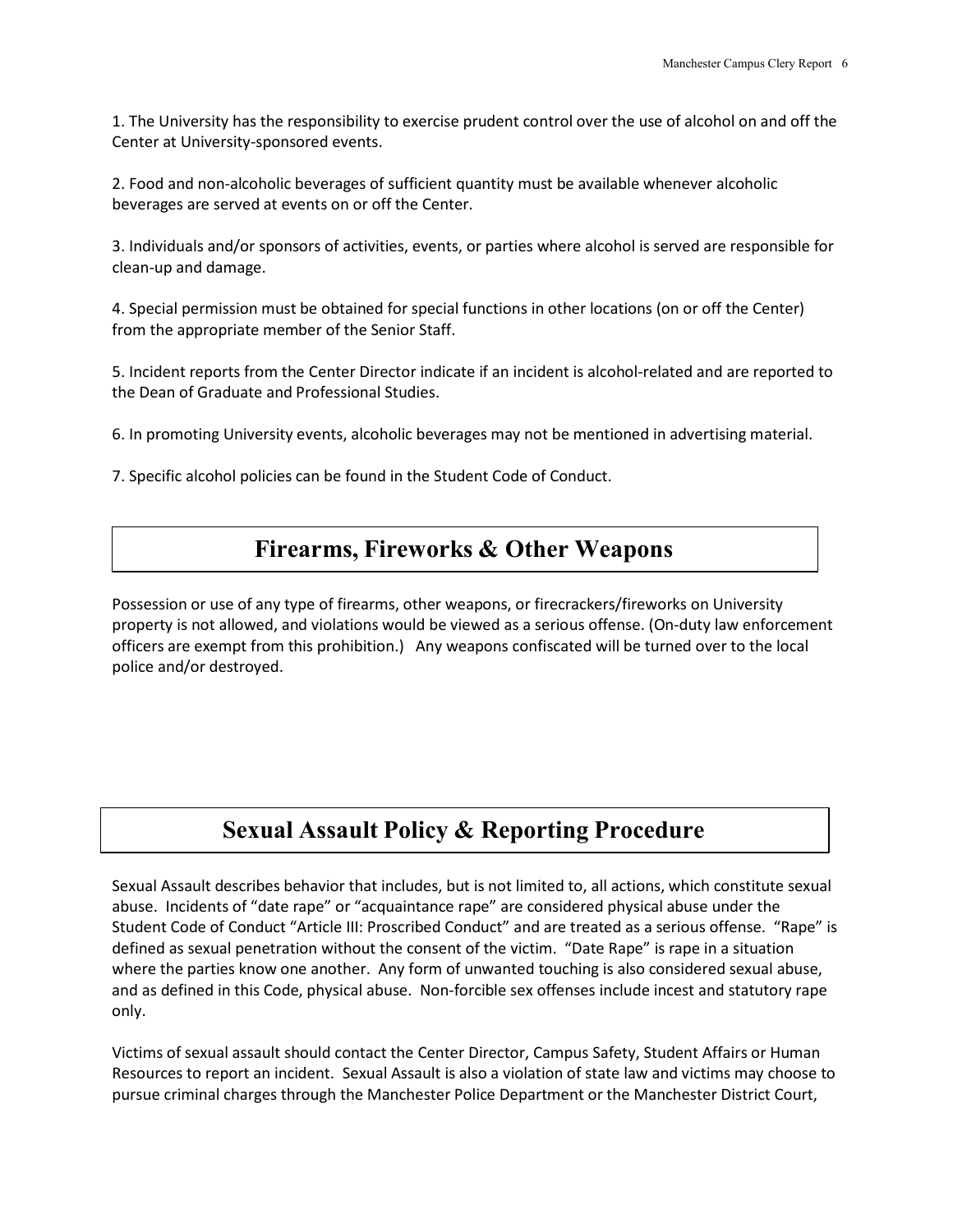although they are not required to do so. The University will assist the victim if s/he chooses to report the incident to the local police.

#### **PROCEDURE**

The following guidelines are for the immediate care of a person who has been sexually assaulted, abused, or raped. The primary concern of the caregiver is the emotional well-being of the assaulted person. Circumstances and survivor needs vary greatly. This format is a guide while keeping in mind the needs of the survivor as the primary focus.

- 1. The victim should notify the Center Director, Campus Safety, Student Affairs (Residence Life) or Human Resources of the alleged assault.
- 2. Immediate medical needs will be assessed. If emergency medical assistance is required, the caregiver may do either of the following;
	- a. Dial **9-1-1** or
	- b. Assist the victim in getting transportation to the emergency room.
- 3. The caregiver will notify his/her immediate supervisor of the incident.
- 4. The victim will be informed of his/her right to report the incident to the Manchester Police Department.
- 5. The caregiver will provide the following options to the victim, while respecting his/her right to choose the type and extent of medical and psychological intervention;
	- a. Encourage the victim to seek treatment at an emergency room for presence of sexually transmitted disease and/or pregnancy; evaluate and treat injuries; and collect evidence.
	- b. The victim may choose to seek treatment at a Health Center in lieu of the emergency room, however they will not collect evidence;
	- *c.* Encourage the victim to contact the **Sexual Assault Support Services** at **436-1627.**
	- d. The victim may wish to have no medical or psychological evaluation.
- 6. If the victim chooses to be treated at the emergency room, s/he;
	- a. Should be advised not to smoke, eat or drink anything,
	- b. Should not shower, douche, brush teeth, rinse mouth or wash any other part of the body,
	- c. Should bring a change of clothes.
- 7. The victim should be advised not to wash clothes or bedding that may contain physical evidence.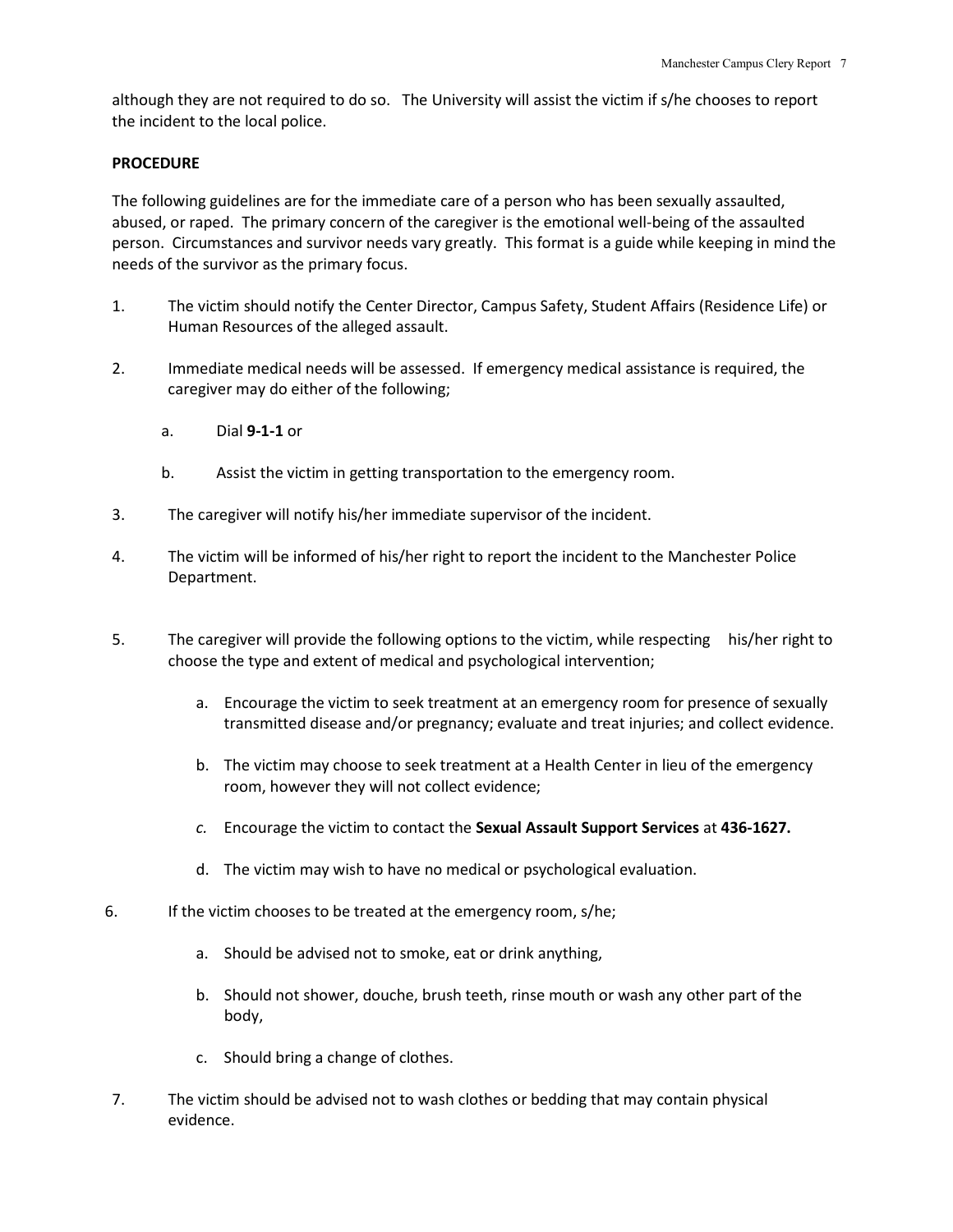- 8. With the victim's consent, the Manchester Police Department will proceed with an investigation of the incident. Information regarding the victim and the incident will be provided on an "as needed" basis only to those persons directly involved in the incident, investigation or judicial process.
- 9. If the victim and the accused share classes, the victim will be given the option to reschedule to another facility or class when such option is reasonably available, pending case outcome.
- 10. The victim and accused have the same rights during all phases of the Center's judicial process.
- 11. Both the accuser and the accused will be informed of the outcome of any Center disciplinary proceeding involving sexual assault.

Sanctions for sexual assault (physical abuse) can include disciplinary action up to and including suspension and expulsion.

| <b>Emergency Numbers</b>                        |                        |  |  |  |
|-------------------------------------------------|------------------------|--|--|--|
| <b>Fire/Medical/Police</b>                      | 911                    |  |  |  |
| <b>New Hampshire Poison Information Center</b>  | 1-800-222-1222         |  |  |  |
| <b>Catholic Medical Center</b>                  | 668-3545               |  |  |  |
| <b>Monadnock Center for Violence Protection</b> | 352-3782 (Keene)       |  |  |  |
| <b>YWCA Rape Crisis Center</b>                  | 668-2299 (Crisis Line) |  |  |  |
| <b>National Suicide Crisis Hotline</b>          | 1-800-784-2433         |  |  |  |
| <b>Samaritans Crisis Hotline</b>                | 357-5505 (Keene)       |  |  |  |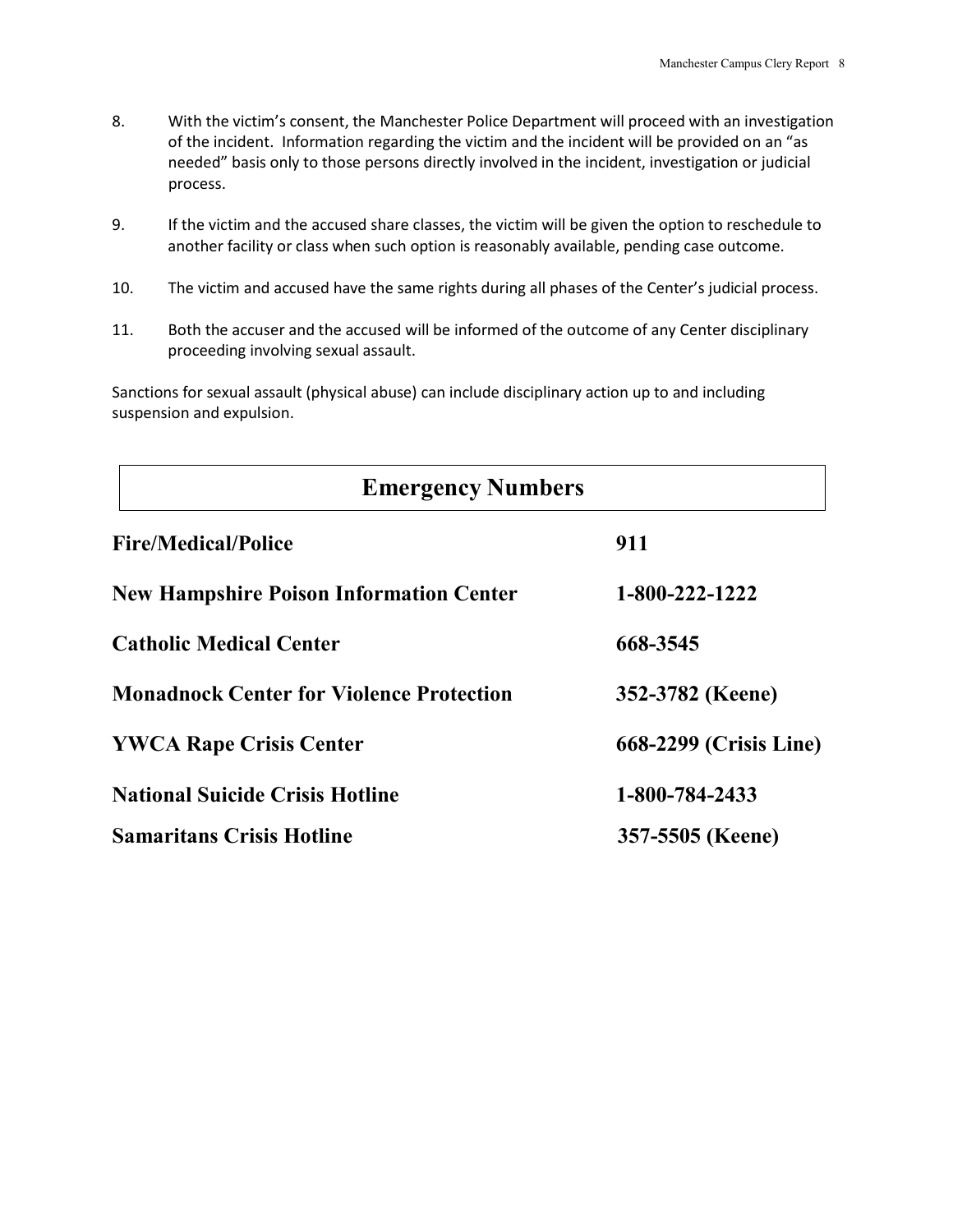### **REPORTABLE CRIMES AND DEFINITIONS**

#### **Murder and Non-Negligent Manslaughter:**

The willful (non-negligent) killing of one human being by another.

#### **Manslaughter by Negligence:**

The killing of another person through gross negligence.

#### **Sexual Assault:**

Any sexual act directed against another person, without the consent of the victim, including instances where the victim is incapable of giving consent.

Rape: The penetration, no matter how slight, of the vagina or anus with any body part or object**,** or oral penetration by a sex organ of another person, without the consent of the victim.

This offense includes the rape of both males and females.

Fondling: The touching of the private parts of another person for the purpose of sexual gratification, without the consent of the victim, including instances where the victim is incapable of giving consent because of his/her age or because of his/her temporary or permanent mental incapacity.

Incest: Sexual intercourse between persons who are related to each other within the degrees wherein marriage is prohibited by law.

Statutory Rape: Sexual intercourse with a person who is under the statutory age of consent.

#### **Robbery:**

The taking or attempting to take anything of value from the care, custody, or control of a person or persons by force or threat of force or violence and/or by putting the victim in fear.

#### **Aggravated Assault**

An unlawful attack by one person upon another for the purpose of inflicting severe or aggravated bodily injury. This type of assault usually is accompanied by the use of a weapon or by means likely to produce death or great bodily harm. (It is not necessary that injury result from an aggravated assault when a gun, knife, or other weapon is used which could and probably would result in serious personal injury if the crime were successfully completed.)

Include as Aggravated Assaults:

- Assaults or attempts to kill or murder
- Poisoning (including the use of date rape drugs)
- Assault with a dangerous or deadly weapon Maiming
- Mayhem
- Assault with explosives
- Assault with disease (as in cases when the offender is aware that he or she is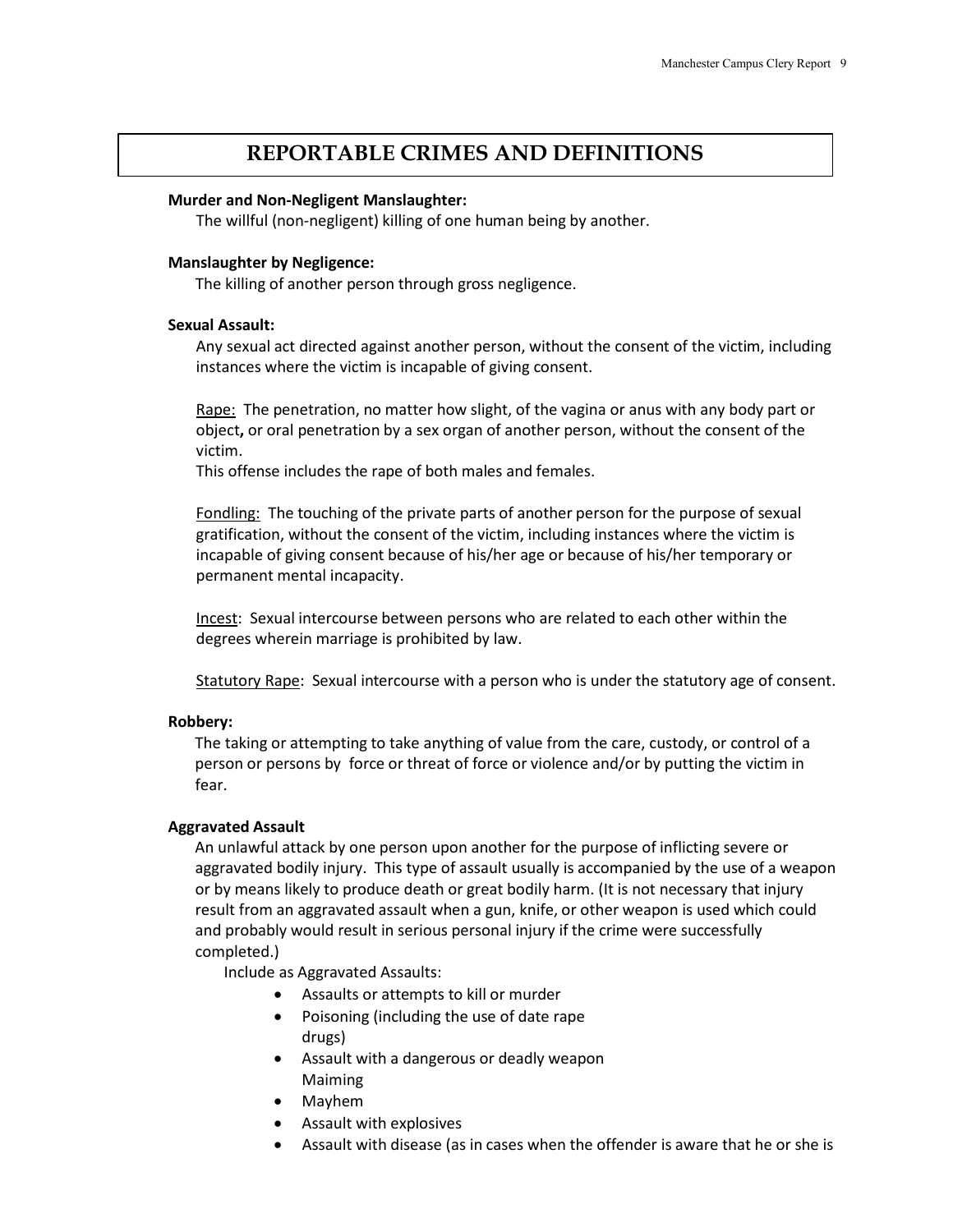infected with a deadly disease and deliberately attempts to inflect the disease by biting, spitting, etc.)

Firearm. Any aggravated assault in which a firearm of any type is used or threatened to be used

Knife or Cutting Instrument. Assault wherein knives, razors, scissors, bottles, etc. are used

Other Dangerous Weapons. Assaults resulting from the use or threatened use of any object in which serious injury does or could result.

Hands, Fists, Feet Etc.– Aggravated Injury. Attacks using personal weapons such as hands, feet, fists, teeth that result in serious injury

Serious bodily injury includes but is not limited to:

- Broken bones
- A loss of consciousness
- Significant blood loss
- Or injury that requires medical treatment or hospitalization such as stitches or casting

#### **Burglary**

The unlawful entry of a structure to commit a felony or a theft therein. For reporting purposes this definition includes: unlawful entry with intent to commit a larceny or felony; breaking and entering with intent to commit a larceny; housebreaking; safecracking; and all attempts to commit any of the aforementioned.

- Forcible Entry. All Burglaries where force of any kind is used to unlawfully enter a structure for the purpose of committing a theft or felony. This rule applies when a thief gains entry by using tools; breaking windows; forcing window, doors, transoms, or ventilators; cutting screens, walls or roofs; and where known, using master keys, picks, unauthorized keys, celluloid, a mechanical contrivance of any kind (e.g., a passkey or skeleton key) or other devices that leave no outward mark but are used to force a lock. This includes Burglary by concealment inside a building followed by exiting the structure.
- Unlawful Entry– No Force. Entry of a structure by use of an unlocked or opened door or window. The element of trespass to the structure is essential in this category, which includes thefts from open garages, open warehouses, open or unlocked dwellings (such as dorm rooms) and open or unlocked common basement areas in apartment houses where entry is achieved by someone other than the tenant who has lawful access, or others whom the tenant allows to have free and regular access to the structure. If an item was taken from an unlocked dorm room and you can establish that neither the tenant nor those friends with free and regular access to the room have taken the item, then unlawful access has occurred. In this context, it is important to note that a "breaking" occurs when a perpetrator crosses the threshold of a boundary that results in a trespass. As such it is possible for a burglar to "break" an open doorway or window. There is no requirement that entry be forced in any way or that damage to a door, window or frame be evident.
- Attempted Forcible Entry. A situation where a forcible entry into a locked structure is attempted but not completed.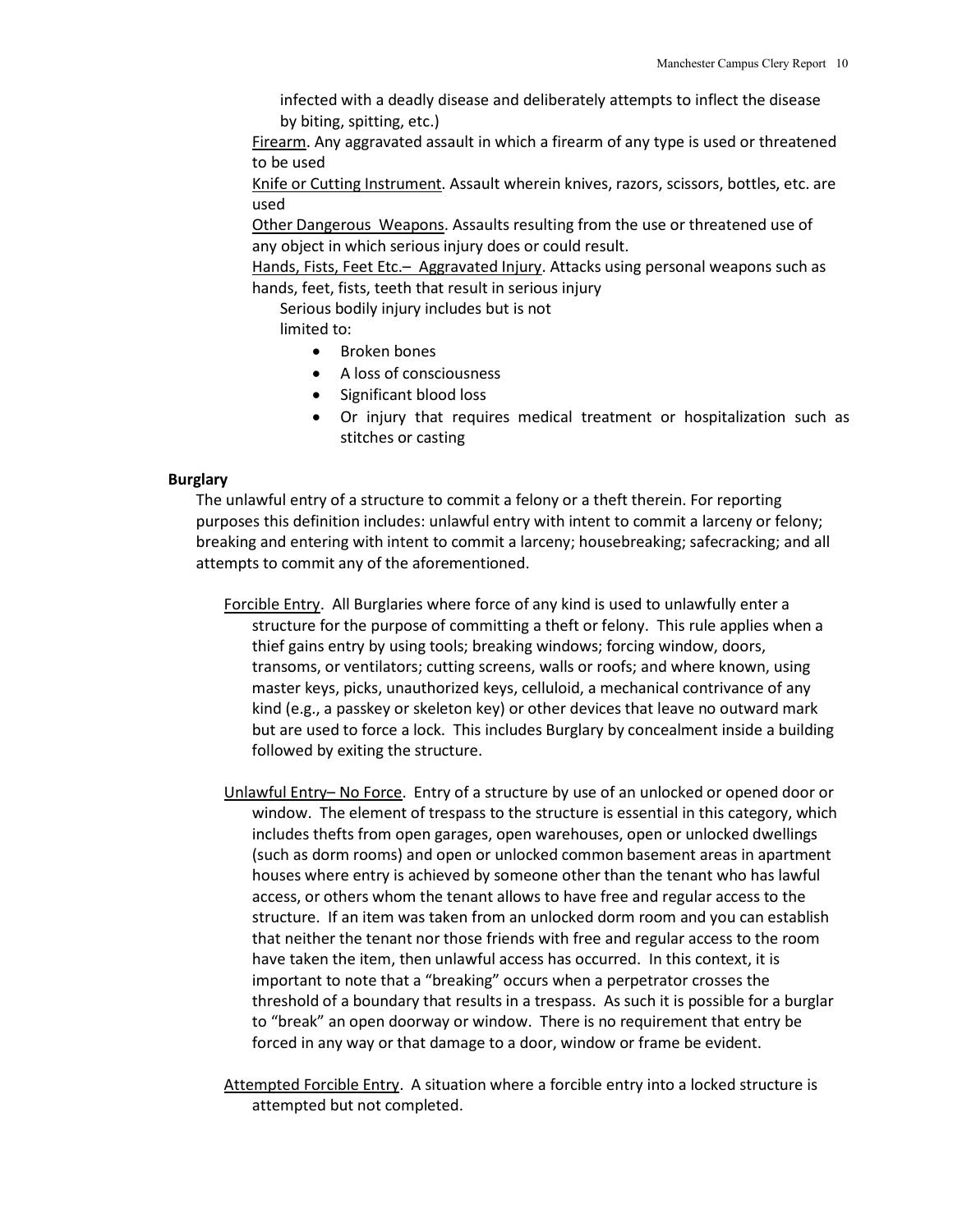#### **Motor Vehicle Theft**

The theft or attempted theft of a motor vehicle. (Classify as motor vehicle theft all cases where automobiles are taken by persons not having lawful access even though the vehicles are later abandoned, including joyriding.)

- Automobiles. Theft of all sedans, station wagons, convertibles, Sport utility vehicle, minivans or similar motor vehicles that serve the primary purpose of transporting people from one place to another.
- Trucks and Buses. Theft of vehicles specially designed (but not necessarily used) to transport people and cargo. Pickup trucks and cargo vans are included in this category
- Other Vehicles. Theft of all other motor vehicles that meet the Uniform Crime Report definition, such as snowmobiles, motorcycles, trial bikes, mopeds, golf carts, allterrain vehicles and motorized wheelchairs.

#### **Arson**

Any willful or malicious burning or attempt to burn, with or without intent to defraud, a dwelling house, public building, motor vehicle or aircraft, personal property of another, etc.

- Structural. This includes the willfully or maliciously burning or attempted burning of houses, townhouses, duplexes, apartments, tenements, flats, hotels, dormitories, boarding houses, barns, garages, warehouses, industrial/manufacturing structures, stores, restaurants, offices, etc.
- Mobile. This includes the willfully or maliciously burning or attempted burning of automobiles, buses, motorcycles, trailers, recreational vehicles, airplanes, boats etc. Other. This includes the willfully or maliciously burning or attempted burning of all property not classified as structural or mobile such as crops, fences, signs, and merchandise stored outside structures are included.

#### **Hate Crimes**

A criminal offense that manifests evidence that the victim was intentionally selected because of the perpetrator's bias against the victim.

- Race: A preformed negative attitude toward a group of persons who possess common physical characteristics (e.g., color of skin, eyes, and /or hair; facial features, etc) genetically transmitted by descent and heredity which distinguish them as a distinct division of humankind e.g., Asians, blacks or African Americans, whites.
- Religion: A preformed negative opinion or attitude toward a group of persons who share the same religious beliefs regarding the origin and purpose of the universe and the existence or nonexistence of a supreme being e.g., Catholics, Jews, Protestants, atheists.
- Sexual orientation: A preformed negative opinion or attitude toward a group of persons based on their actual or perceived sexual orientation. Sexual Orientation is the term for a person's physical, romantic, and/or emotional attraction to members of the same and /or opposite sex, including lesbian, gay, bisexual, and heterosexual (straight) individuals.
- Gender: A preformed negative opinion or attitude toward a person or group of persons based on their actual or perceived gender, e.g., male or female.
- Gender Identity: A preformed negative opinion or attitude toward a person or group of persons based on their actual or perceived gender identity, e.g., bias against transgender or gender non-conforming individuals. Gender non-conforming describes a person who does not conform to the gender-based expectations of society, e.g., a woman dressed in traditionally male clothing or a man wearing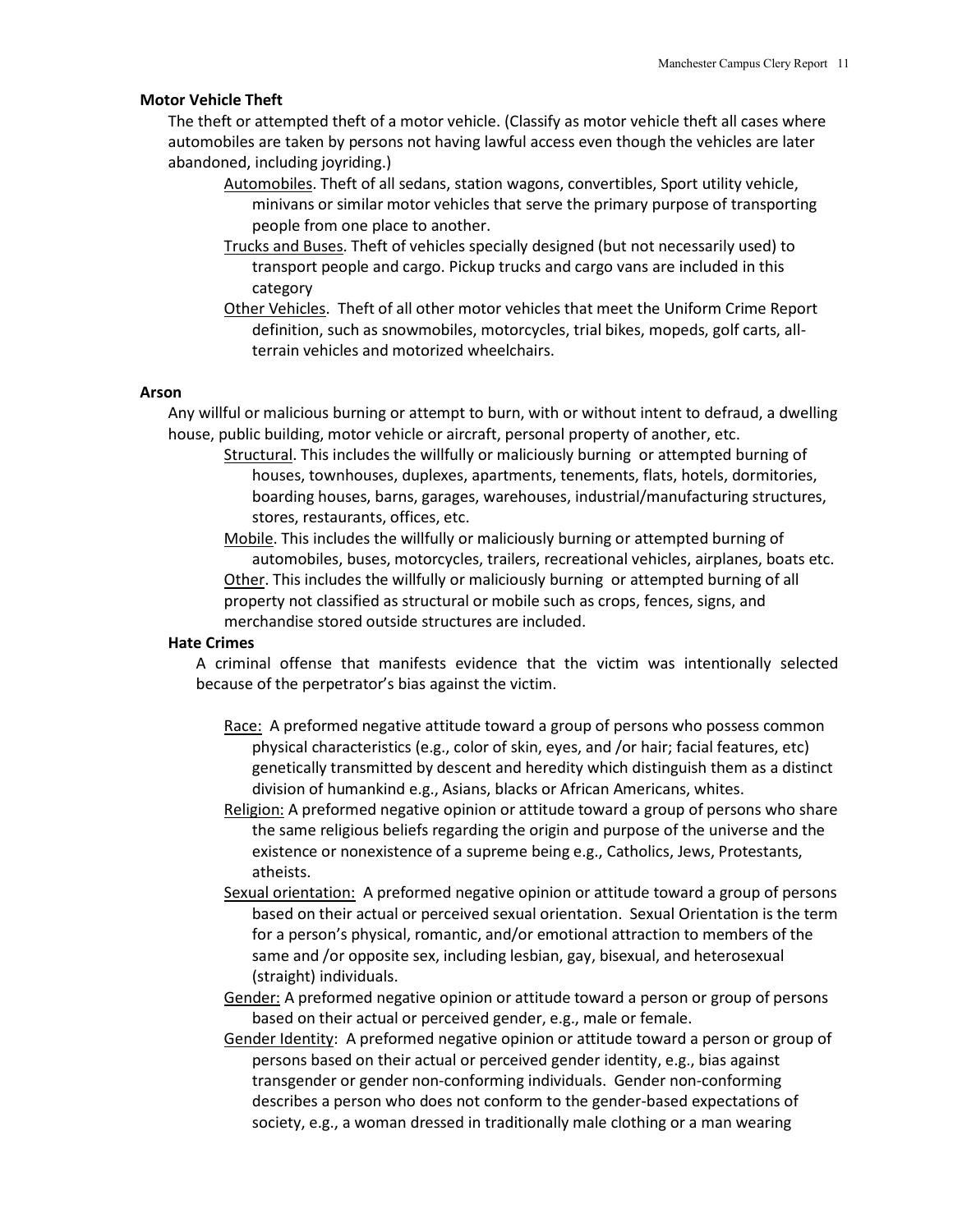makeup. A gender non-conforming person may or may not be a lesbian, gay bisexual, or transgender person but may be perceived as such.

- Ethnicity: A preformed negative opinion or attitude toward a group of people whose members identify with each other, through a common heritage, often consisting of a common language, common culture (often including a shared religion) and/or ideology that stresses common ancestry. The concept of ethnicity differs from the closely related tem "race" in that "race" refers to a grouping based mostly upon biological criteria, while "ethnicity" also encompasses additional cultural factors.
- National origin: A preformed negative opinion or attitude toward a group of people based on their actual or perceived country of birth. This bias may be against people that have a name or accent associated with a national origin group, participate in certain customs associated with a national origin group, or because they are married to or associate with people of a certain national origin.
- Disability: A preformed negative opinion or attitude toward a group of persons based on their physical or mental impairments, whether such disability is temporary or permanent, congenital or acquired by heredity, accident, injury, advanced age or illness.

For Clery Act purposes, Hate Crimes include any or the following offenses that are motivated by bias.

- Murder and Non-negligent Manslaughter
- Sexual Assault
- Robbery
- Aggravated Assault
- Burglary
- Motor Vehicle Theft
- Arson
- Larceny-Theft
- Simple Assault
- Intimidation
- Destruction/Damage/Vandalism of Property

**Larceny-Theft** is the unlawful taking, carrying, leading or riding away of property from the possession or constructive possession of another. Constructive possession is the condition in which a person does not have physical custody or possession, but is in a position to exercise dominion or control over a thing.

**Simple Assault** is an unlawful physical attack by one person upon another where neither the offender displays a weapon, nor the victim suffers obvious severe or aggravated bodily injury involving apparent broken bones, loss of teeth, possible internal injury, severe laceration, or loss of consciousness.

**Intimidation** is to unlawfully place another person in reasonable fear of bodily harm through the use of threatening words and/or other conduct, but without displaying a weapon or subjecting the victim to actual physical attack.

**Destruction/Damage/Vandalism of Property** is to willfully or maliciously destroy, damage, deface, or otherwise injure real or personal property without the consent of the owner or the person having custody or control of it.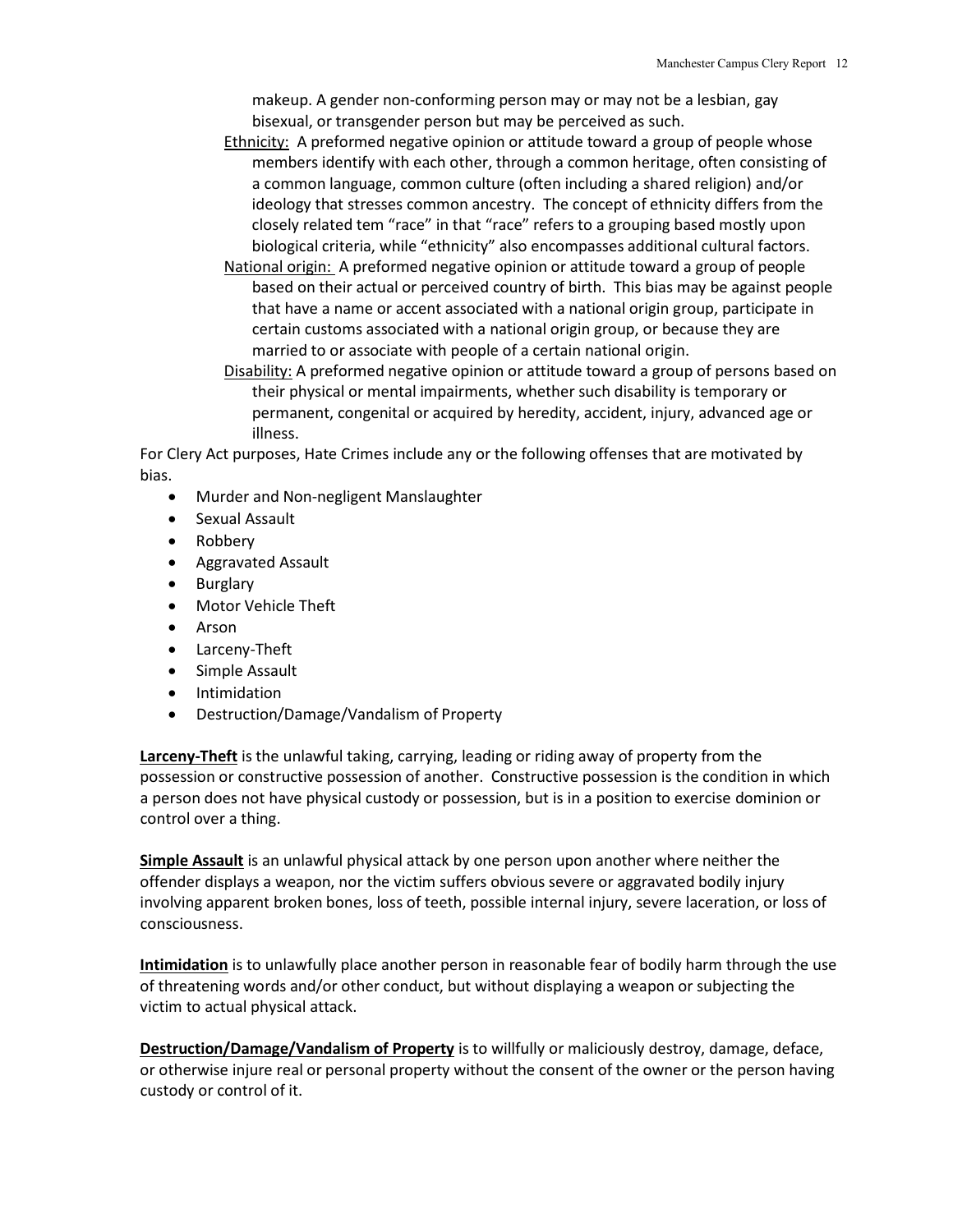#### **Dating Violence:**

is violence committed by a person who is or has been in a social relationship of a romantic or intimate nature with the victim. The existence of such a relationship shall be based on the reporting party's statement and with consideration of the length of the relationship, the type of relationship, and the frequency of interaction between the persons involved in the relationship. For the purposes of this definition –

- Dating Violence includes, but is not limited to, sexual or physical abuse or the threat of such abuse.
- Dating violence does not include acts covered under the definition of domestic violence.

#### **Domestic Violence:**

Felony or misdemeanor crime of violence committed –

- By a current or former spouse or intimate partner of the victim;
- By a person with whom the victim shares a child in common;
- By a person who is cohabitating with, or has cohabitated with, the victim as a spouse or intimate partner;
- By a person similarly situated to a spouse of the victim under the domestic or family violence laws of the jurisdiction in which the crime of violence occurred; or
- By any other person against an adult or youth victim who is protected from that person's acts under the domestic or family violence laws of the jurisdiction in which the crime of violence occurred.

**Stalking:** Engaging in a course of conduct directed at a specific person that would cause a reasonable person to –

- Fear for the person's safety or the safety of others or;
- Suffer substantial emotional distress.

For the purposes of this definition –

- Course of conduct means two or more acts, including, but not limited to, acts which the stalker directly, indirectly, or through third parties, by any action, method, device, or means follows, monitors, observes, surveils, threatens, or communicates to or about, a person, or interferes with a person's property.
- Reasonable person means a reasonable person under similar circumstances and with similar identities to the victim.
- Substantial emotional distress means significant mental suffering or anguish that may, but does not necessarily require medical or other professional treatment or counseling.

#### **Consent** is defined as the act of willingly agreeing to engage in specific sexual

behavior. Silence or non-communication is not to be interpreted as consent and a person in a state of diminished judgment cannot consent. Consent requires that a person is able to freely choose between two options: yes and no. A person is incapable of giving consent if he/she is asleep, unconscious or otherwise unable to communicate. No one who has been threatened or coerced or drugged can consent. A person may be unable to give consent when he/she is under the influence of alcohol and/or drugs or is mentally handicapped. A current or prior sexual or dating relationship does not constitute consent. A person can withdraw consent at any time during the course of a sexual encounter. Pursuing sexual contact in any form whatsoever with an unwilling or non-consenting partner is sexual assault. How exactly we know when the person we're with is consenting to, or refusing a sexual advance can be at times difficult to discern;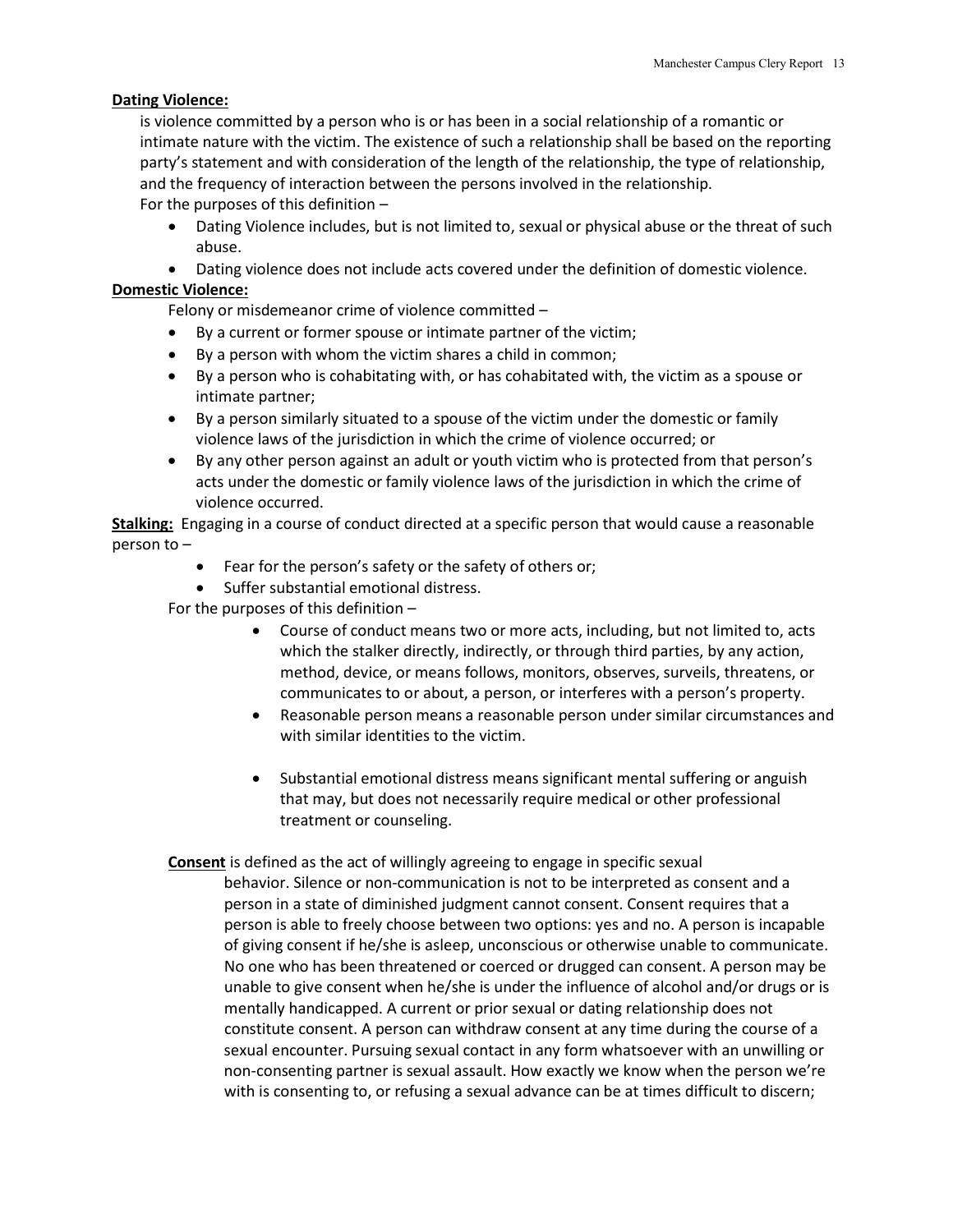nevertheless the entire responsibility for correct discernment is upon the person making the advance.

**Arrest** for Clery Act purposes is defined as persons processed by arrest, citation or summons.

#### **Arrests for Weapon Law Violations**

The violation of laws or ordinances prohibiting the manufacture, sale, purchase, transportation, possession, concealment or use of firearms, cutting instruments, explosives, incendiary devices or other deadly weapons. This classification encompasses weapons offenses that are regulatory in nature.

#### **Arrests for Drug Abuse Violations**

Violations of laws prohibiting the production, distribution and/or use of certain controlled substances and the equipment or devices utilized in their preparation and/or use. The unlawful cultivation, manufacture, distribution, sale, purchase, use, possession, transportation or importation of any controlled drug or narcotic substance. Arrests for violations of state and local laws, specifically those relating to the unlawful possession, sale, use, growing, manufacturing and making of narcotic drugs.

#### **Arrests for Liquor Law Violations**

The violation of state or local laws or ordinances prohibiting manufacture, sale, purchase, transportation, possessing of intoxicating liquor; maintaining unlawful drinking places; bootlegging; operating a still; furnishing liquor to a minor or intemperate person; using a vehicle for illegal transportation of liquor; drinking on a train or public conveyance; and all attempts to commit any of the aforementioned. (Drunkenness and driving under the influence are not included in this definition.)

**Referred for disciplinary action** is defined as the referral of any person to any official who initiates a disciplinary action of which a record is established and which may result in the imposition of a sanction.

#### **Disciplinary Referrals for Weapon Law Violations**

The violation of laws or ordinances prohibiting the manufacture, sale, purchase, transportation, possession, concealment or use of firearms, cutting instruments, explosives, incendiary devices or other deadly weapons. This classification encompasses weapons offenses that are regulatory in nature.

#### **Disciplinary Referrals for Drug Abuse Violations**

Violations of laws prohibiting the production, distribution and/or use of certain controlled substances and the equipment or devices utilized in their preparation and/or use. The unlawful cultivation, manufacture, distribution, sale, purchase, use, possession, transportation or importation of any controlled drug or narcotic substance. Arrests for violations of state and local laws, specifically those relating to the unlawful possession, sale, use, growing, manufacturing and making of narcotic drugs.

#### **Disciplinary Referrals for Liquor Law Violations**

The violation of state or local laws or ordinances prohibiting manufacture, sale, purchase,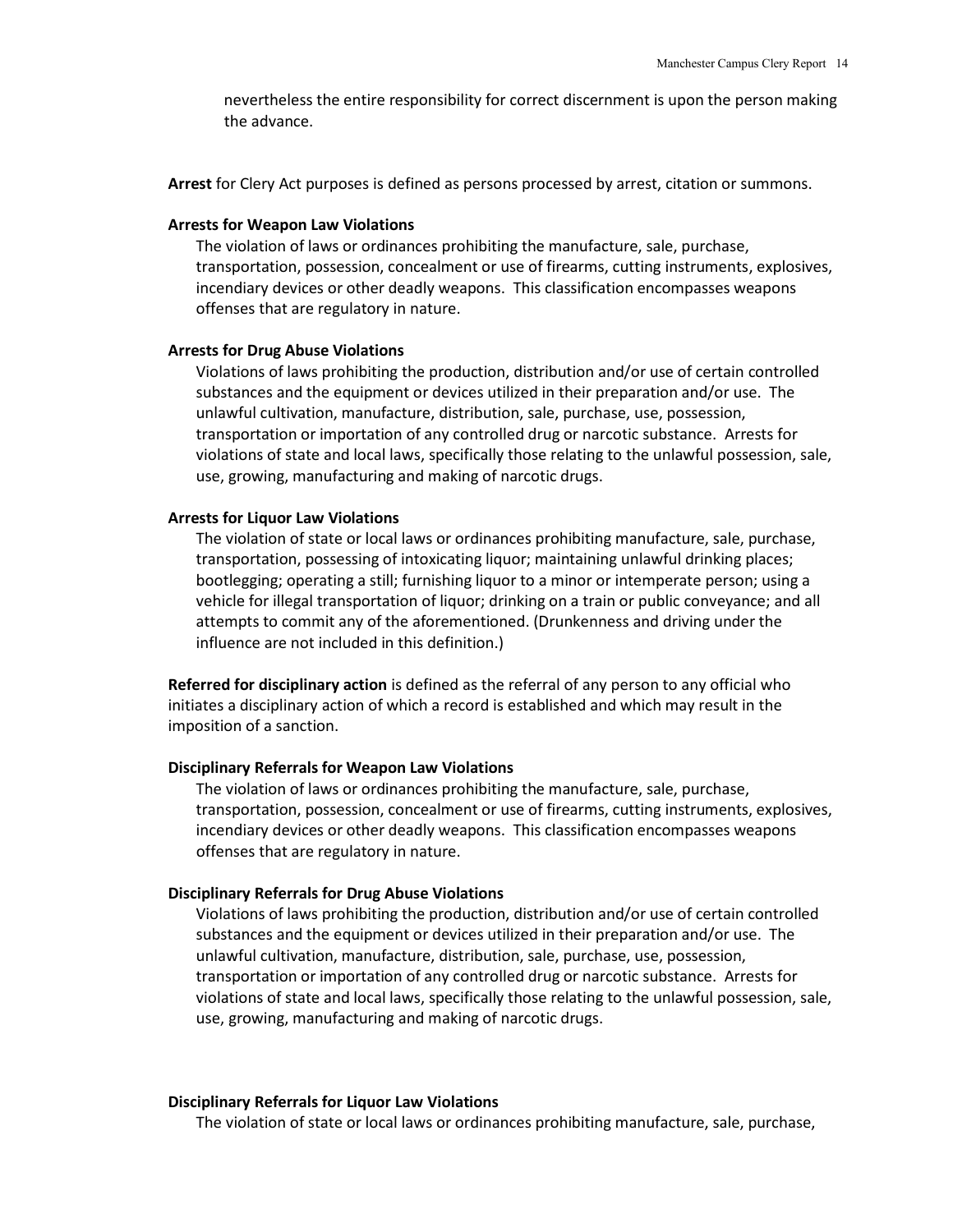transportation, possessing of intoxicating liquor; maintaining unlawful drinking places; bootlegging; operating a still; furnishing liquor to a minor or intemperate person; using a vehicle for illegal transportation of liquor; drinking on a train or public conveyance; and all attempts to commit any of the aforementioned. (Drunkenness and driving under the influence are not included in this definition.)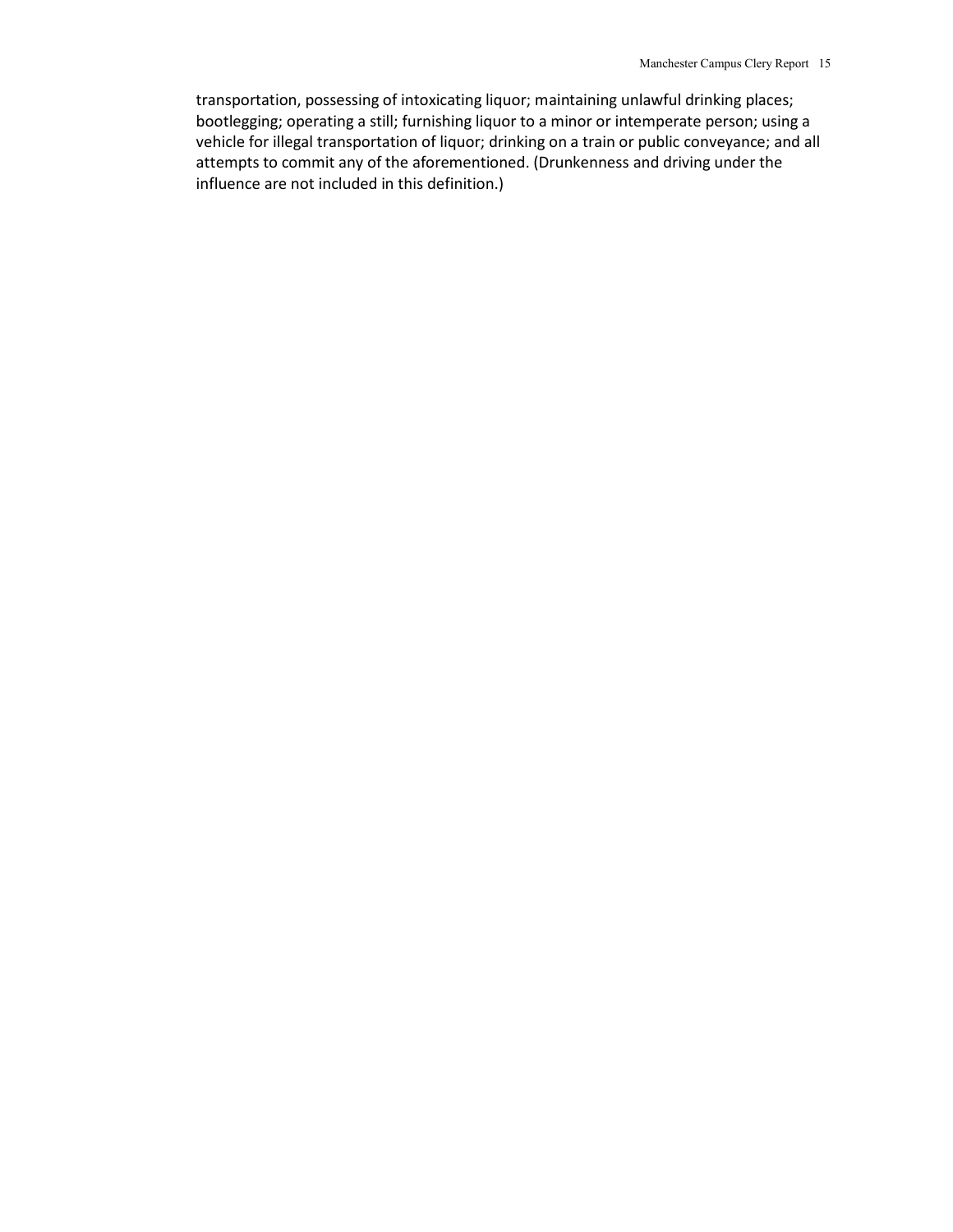## **Crime Statistics**

| <b>Crime Statistics</b>              |                                              |                  |                  |                  |
|--------------------------------------|----------------------------------------------|------------------|------------------|------------------|
| <b>Offense</b>                       | Venue                                        | 2018             | 2019             | 2020             |
| <b>Criminal Homicide</b>             | <b>Total</b>                                 | $\theta$         | $\theta$         | $\theta$         |
|                                      | On Campus **                                 | $\boldsymbol{0}$ | $\boldsymbol{0}$ | $\overline{0}$   |
|                                      | Residential Facility                         | $\boldsymbol{0}$ | $\boldsymbol{0}$ | $\overline{0}$   |
| Murder/Non-negligent<br>Homicide     | Non-Campus<br>Building or<br>Property        | $\boldsymbol{0}$ | $\boldsymbol{0}$ | $\boldsymbol{0}$ |
|                                      | <b>Public Property</b>                       | $\overline{0}$   | $\boldsymbol{0}$ | $\boldsymbol{0}$ |
|                                      |                                              |                  |                  |                  |
|                                      | On Campus **                                 | $\boldsymbol{0}$ | $\mathbf{0}$     | $\boldsymbol{0}$ |
|                                      | Residential Facility                         | $\boldsymbol{0}$ | $\boldsymbol{0}$ | $\overline{0}$   |
| <b>Manslaughter by</b><br>Negligence | Non-Campus<br>Building or<br>Property        | $\boldsymbol{0}$ | $\boldsymbol{0}$ | $\mathbf{0}$     |
|                                      | Public Property                              | $\theta$         | $\boldsymbol{0}$ | $\boldsymbol{0}$ |
|                                      |                                              |                  |                  |                  |
| <b>Sex Offenses</b>                  | <b>Total</b>                                 | $\theta$         | $\mathbf{0}$     | $\boldsymbol{0}$ |
|                                      | On Campus <sup>**</sup>                      | $\boldsymbol{0}$ | $\boldsymbol{0}$ | $\overline{0}$   |
|                                      | Residential Facility                         | $\overline{0}$   | $\boldsymbol{0}$ | $\theta$         |
| Rape                                 | Non-Campus<br><b>Building</b> or<br>Property | $\boldsymbol{0}$ | $\boldsymbol{0}$ | $\boldsymbol{0}$ |
|                                      | <b>Public Property</b>                       | $\boldsymbol{0}$ | $\mathbf{0}$     | $\boldsymbol{0}$ |
|                                      |                                              |                  |                  |                  |
|                                      | On Campus **                                 | $\mathbf{0}$     | $\mathbf{0}$     | $\overline{0}$   |
|                                      | Residential Facility                         | $\mathbf{0}$     | $\mathbf{0}$     | $\theta$         |
| <b>Fondling</b>                      | Non-Campus<br>Building or<br>Property        | $\boldsymbol{0}$ | $\boldsymbol{0}$ | $\mathbf{0}$     |
|                                      | <b>Public Property</b>                       | $\boldsymbol{0}$ | $\boldsymbol{0}$ | $\boldsymbol{0}$ |
|                                      | On Campus **                                 | $\boldsymbol{0}$ | $\boldsymbol{0}$ | $\boldsymbol{0}$ |
|                                      | <b>Residential Facility</b>                  | $\boldsymbol{0}$ | $\boldsymbol{0}$ | $\boldsymbol{0}$ |
| Incest                               | Non-Campus<br><b>Building</b> or<br>Property | $\boldsymbol{0}$ | $\boldsymbol{0}$ | $\mathbf{0}$     |
|                                      | Public Property                              | $\boldsymbol{0}$ | $\boldsymbol{0}$ | $\overline{0}$   |
|                                      |                                              |                  |                  |                  |
|                                      | On Campus **                                 | $\boldsymbol{0}$ | $\boldsymbol{0}$ | $\boldsymbol{0}$ |
|                                      | Residential Facility                         | $\overline{0}$   | $\overline{0}$   | $\overline{0}$   |
| <b>Statutory Rape</b>                | Non-Campus<br>Building or<br>Property        | $\boldsymbol{0}$ | $\boldsymbol{0}$ | $\boldsymbol{0}$ |
|                                      | <b>Public Property</b>                       | $\boldsymbol{0}$ | $\boldsymbol{0}$ | $\mathbf{0}$     |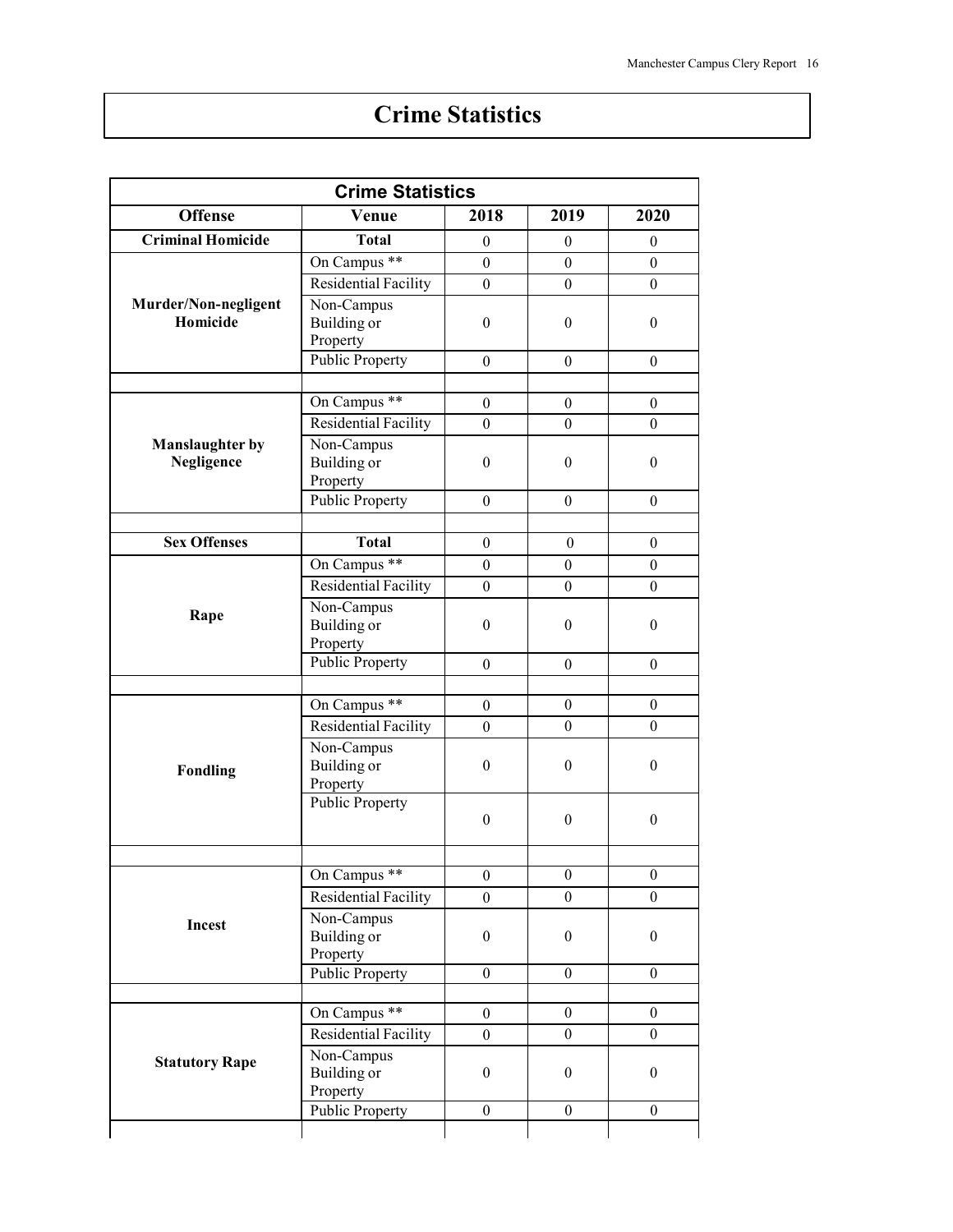| <b>Offense</b>                   | Venue                          | 2018             | 2019             | 2020             |
|----------------------------------|--------------------------------|------------------|------------------|------------------|
| <b>Robbery</b>                   | <b>Total</b>                   | 0                | $\theta$         | 0                |
|                                  | On Campus **                   | $\mathbf{0}$     | $\boldsymbol{0}$ | 0                |
|                                  | <b>Residential Facility</b>    | $\boldsymbol{0}$ | $\boldsymbol{0}$ | 0                |
|                                  | Non-Campus                     |                  |                  |                  |
| Firearm                          | Building or                    | $\theta$         | $\boldsymbol{0}$ | 0                |
|                                  | Property                       |                  |                  |                  |
|                                  | <b>Public Property</b>         | $\mathbf{0}$     | $\mathbf{0}$     | 0                |
|                                  |                                |                  |                  |                  |
|                                  | On Campus **                   | $\boldsymbol{0}$ | $\boldsymbol{0}$ | 0                |
|                                  | Residential Facility           | $\overline{0}$   | $\mathbf{0}$     | 0                |
| <b>Knife or Cutting</b>          | Non-Campus                     |                  |                  |                  |
| <b>Instrument</b>                | <b>Building</b> or             | $\boldsymbol{0}$ | $\boldsymbol{0}$ | 0                |
|                                  | Property                       |                  |                  |                  |
|                                  | <b>Public Property</b>         | $\boldsymbol{0}$ | $\boldsymbol{0}$ | 0                |
|                                  |                                |                  |                  |                  |
|                                  | On Campus **                   | $\boldsymbol{0}$ | $\boldsymbol{0}$ | 0                |
|                                  | Residential Facility           | $\overline{0}$   | $\boldsymbol{0}$ | 0                |
| <b>Other Dangerous</b>           | Non-Campus                     |                  |                  |                  |
| Weapon                           | <b>Building</b> or<br>Property | $\boldsymbol{0}$ | $\boldsymbol{0}$ | 0                |
|                                  | <b>Public Property</b>         | $\theta$         | $\theta$         | 0                |
|                                  |                                |                  |                  |                  |
|                                  | On Campus **                   | $\boldsymbol{0}$ | $\boldsymbol{0}$ | 0                |
|                                  | <b>Residential Facility</b>    | $\overline{0}$   | $\mathbf{0}$     | 0                |
|                                  | Non-Campus                     |                  |                  |                  |
| Strong-arm                       | <b>Building</b> or             | $\boldsymbol{0}$ | $\boldsymbol{0}$ | 0                |
|                                  | Property                       |                  |                  |                  |
|                                  | <b>Public Property</b>         | $\boldsymbol{0}$ | $\boldsymbol{0}$ | 0                |
| <b>Aggravated Assault</b>        | <b>Total</b>                   | $\boldsymbol{0}$ | $\boldsymbol{0}$ | $\boldsymbol{0}$ |
|                                  | On Campus **                   | $\boldsymbol{0}$ | $\boldsymbol{0}$ | $\mathbf{0}$     |
|                                  | <b>Residential Facility</b>    | $\boldsymbol{0}$ | $\boldsymbol{0}$ | $\boldsymbol{0}$ |
|                                  | Non-Campus                     |                  |                  |                  |
| Firearm                          | Building or                    | $\boldsymbol{0}$ | $\boldsymbol{0}$ | $\boldsymbol{0}$ |
|                                  | Property                       |                  |                  |                  |
|                                  | <b>Public Property</b>         | $\boldsymbol{0}$ | $\boldsymbol{0}$ | $\boldsymbol{0}$ |
|                                  |                                |                  |                  |                  |
|                                  | On Campus **                   | $\theta$         | $\theta$         | 0                |
|                                  | Residential Facility           | $\boldsymbol{0}$ | $\boldsymbol{0}$ | 0                |
| <b>Knife or Cutting</b>          | Non-Campus                     |                  | $\boldsymbol{0}$ |                  |
| <b>Instrument</b>                | Building or                    | $\theta$         |                  | 0                |
|                                  | Property                       |                  |                  |                  |
|                                  | <b>Public Property</b>         | $\boldsymbol{0}$ | $\boldsymbol{0}$ | 0                |
|                                  |                                |                  |                  |                  |
|                                  | On Campus <sup>**</sup>        | $\boldsymbol{0}$ | $\boldsymbol{0}$ | 0                |
|                                  | Residential Facility           | $\boldsymbol{0}$ | $\boldsymbol{0}$ | 0                |
| <b>Other Dangerous</b><br>Weapon | Non-Campus                     |                  |                  |                  |
|                                  | Building or                    | $\mathbf{0}$     | $\theta$         | 0                |
|                                  | Property                       |                  |                  |                  |
|                                  | <b>Public Property</b>         | $\boldsymbol{0}$ | $\theta$         | 0                |
|                                  |                                |                  |                  |                  |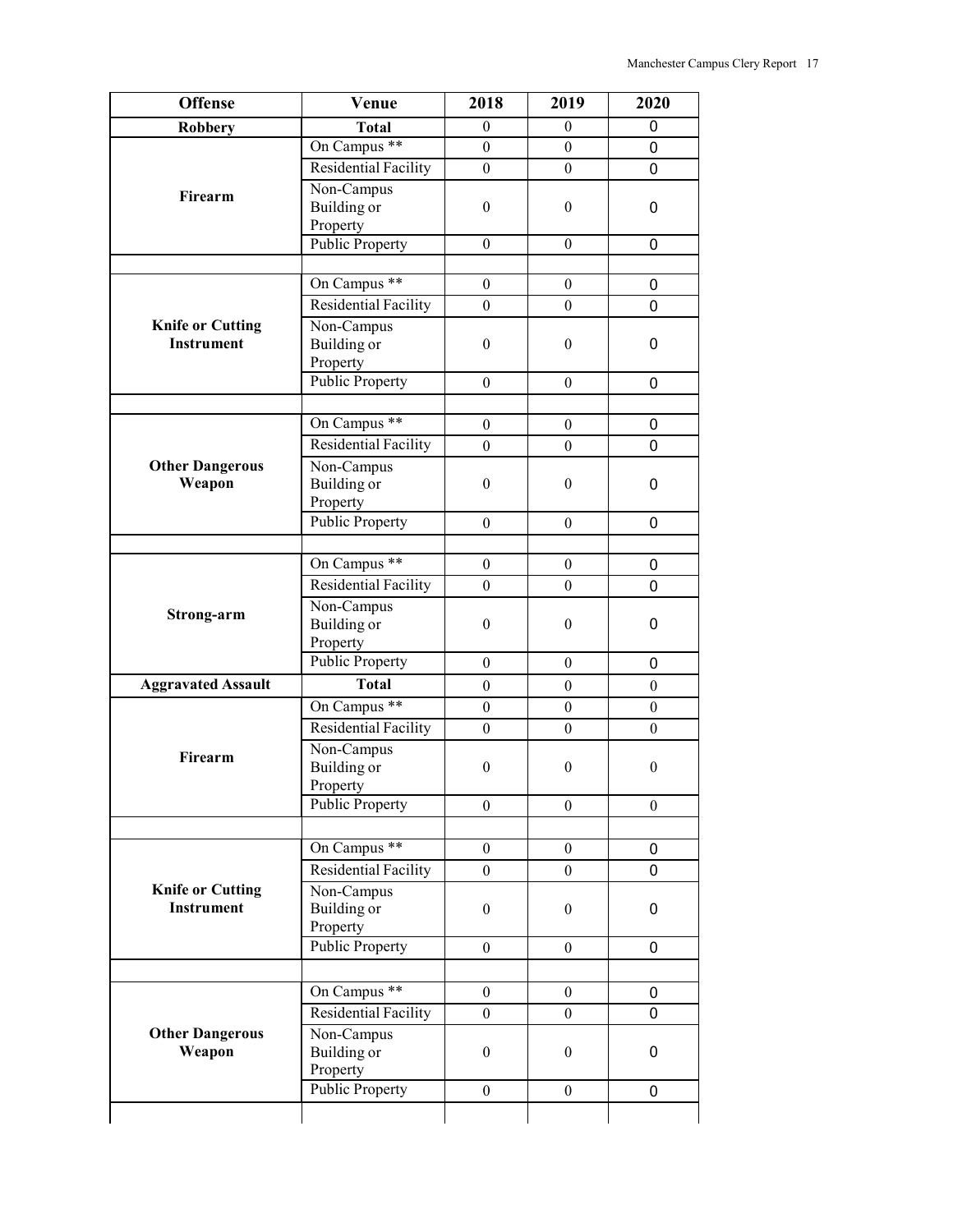| <b>Offense</b>                  | Venue                                       | 2018             | 2019             | 2020             |
|---------------------------------|---------------------------------------------|------------------|------------------|------------------|
| Hands/Fist/Feet                 | On Campus **                                | $\boldsymbol{0}$ | $\boldsymbol{0}$ | $\mathbf{0}$     |
|                                 | Residential Facility                        | $\theta$         | $\overline{0}$   | $\overline{0}$   |
|                                 | Non-Campus                                  |                  |                  |                  |
|                                 | Building or                                 | $\boldsymbol{0}$ | $\boldsymbol{0}$ | $\boldsymbol{0}$ |
|                                 | Property                                    |                  |                  |                  |
|                                 | <b>Public Property</b>                      | $\mathbf{0}$     | $\mathbf{0}$     | $\mathbf{0}$     |
|                                 |                                             |                  |                  |                  |
| <b>Burglary</b>                 | <b>Total</b>                                | $\boldsymbol{0}$ | $\boldsymbol{0}$ | $\boldsymbol{0}$ |
|                                 | On Campus **                                | $\boldsymbol{0}$ | $\boldsymbol{0}$ | $\boldsymbol{0}$ |
|                                 | <b>Residential Facility</b>                 | $\boldsymbol{0}$ | $\boldsymbol{0}$ | $\boldsymbol{0}$ |
| <b>Forcible Entry</b>           | Non-Campus                                  |                  |                  |                  |
|                                 | <b>Building</b> or                          | $\mathbf{0}$     | $\boldsymbol{0}$ | $\boldsymbol{0}$ |
|                                 | Property                                    |                  |                  |                  |
|                                 | <b>Public Property</b>                      | $\theta$         | $\theta$         | $\theta$         |
|                                 |                                             |                  |                  |                  |
|                                 | On Campus **                                | $\boldsymbol{0}$ | $\boldsymbol{0}$ | $\boldsymbol{0}$ |
|                                 | <b>Residential Facility</b>                 | $\boldsymbol{0}$ | $\boldsymbol{0}$ | $\overline{0}$   |
| <b>Unlawful Entry - No</b>      | Non-Campus                                  |                  |                  |                  |
| Force                           | Building or<br>Property                     | $\boldsymbol{0}$ | $\boldsymbol{0}$ | $\boldsymbol{0}$ |
|                                 | <b>Public Property</b>                      | $\boldsymbol{0}$ | $\boldsymbol{0}$ | $\boldsymbol{0}$ |
|                                 |                                             |                  |                  |                  |
|                                 |                                             |                  |                  |                  |
|                                 | On Campus **<br><b>Residential Facility</b> | $\boldsymbol{0}$ | $\boldsymbol{0}$ | 0                |
|                                 |                                             | $\boldsymbol{0}$ | $\boldsymbol{0}$ | 0                |
| <b>Attempted Forcible Entry</b> | Non-Campus<br><b>Building</b> or            | $\theta$         | $\boldsymbol{0}$ | $\Omega$         |
|                                 | Property                                    |                  |                  |                  |
|                                 | <b>Public Property</b>                      | $\boldsymbol{0}$ | $\boldsymbol{0}$ | 0                |
|                                 |                                             |                  |                  |                  |
| <b>Motor Vehicle Theft</b>      | <b>Total</b>                                | $\mathbf{0}$     | $\theta$         | $\boldsymbol{0}$ |
|                                 | On Campus **                                | $\boldsymbol{0}$ | $\mathbf{0}$     | $\boldsymbol{0}$ |
|                                 | <b>Residential Facility</b>                 | $\boldsymbol{0}$ | $\boldsymbol{0}$ | $\overline{0}$   |
|                                 | Non-Campus                                  |                  |                  |                  |
| <b>Automobiles</b>              | Building or                                 | $\boldsymbol{0}$ | $\boldsymbol{0}$ | $\boldsymbol{0}$ |
|                                 | Property                                    |                  |                  |                  |
|                                 | <b>Public Property</b>                      | $\boldsymbol{0}$ | $\boldsymbol{0}$ | $\boldsymbol{0}$ |
|                                 |                                             |                  |                  |                  |
|                                 | On Campus <sup>**</sup>                     | $\boldsymbol{0}$ | $\boldsymbol{0}$ | $\boldsymbol{0}$ |
|                                 | Residential Facility                        | $\boldsymbol{0}$ | $\boldsymbol{0}$ | $\boldsymbol{0}$ |
| <b>Trucks/Buses</b>             | Non-Campus                                  |                  |                  |                  |
|                                 | Building or                                 | $\boldsymbol{0}$ | $\boldsymbol{0}$ | $\boldsymbol{0}$ |
|                                 | Property                                    |                  |                  |                  |
|                                 | Public Property                             | $\boldsymbol{0}$ | $\boldsymbol{0}$ | $\boldsymbol{0}$ |
|                                 |                                             |                  |                  |                  |
|                                 | On Campus **                                | $\boldsymbol{0}$ | $\mathbf{0}$     | $\boldsymbol{0}$ |
|                                 | <b>Residential Facility</b>                 | $\overline{0}$   | $\overline{0}$   | $\overline{0}$   |
| <b>Other Vehicles</b>           | Non-Campus                                  |                  |                  |                  |
|                                 | Building or                                 | $\boldsymbol{0}$ | $\boldsymbol{0}$ | $\boldsymbol{0}$ |
|                                 | Property<br><b>Public Property</b>          |                  |                  |                  |
|                                 |                                             | $\boldsymbol{0}$ | $\boldsymbol{0}$ | $\boldsymbol{0}$ |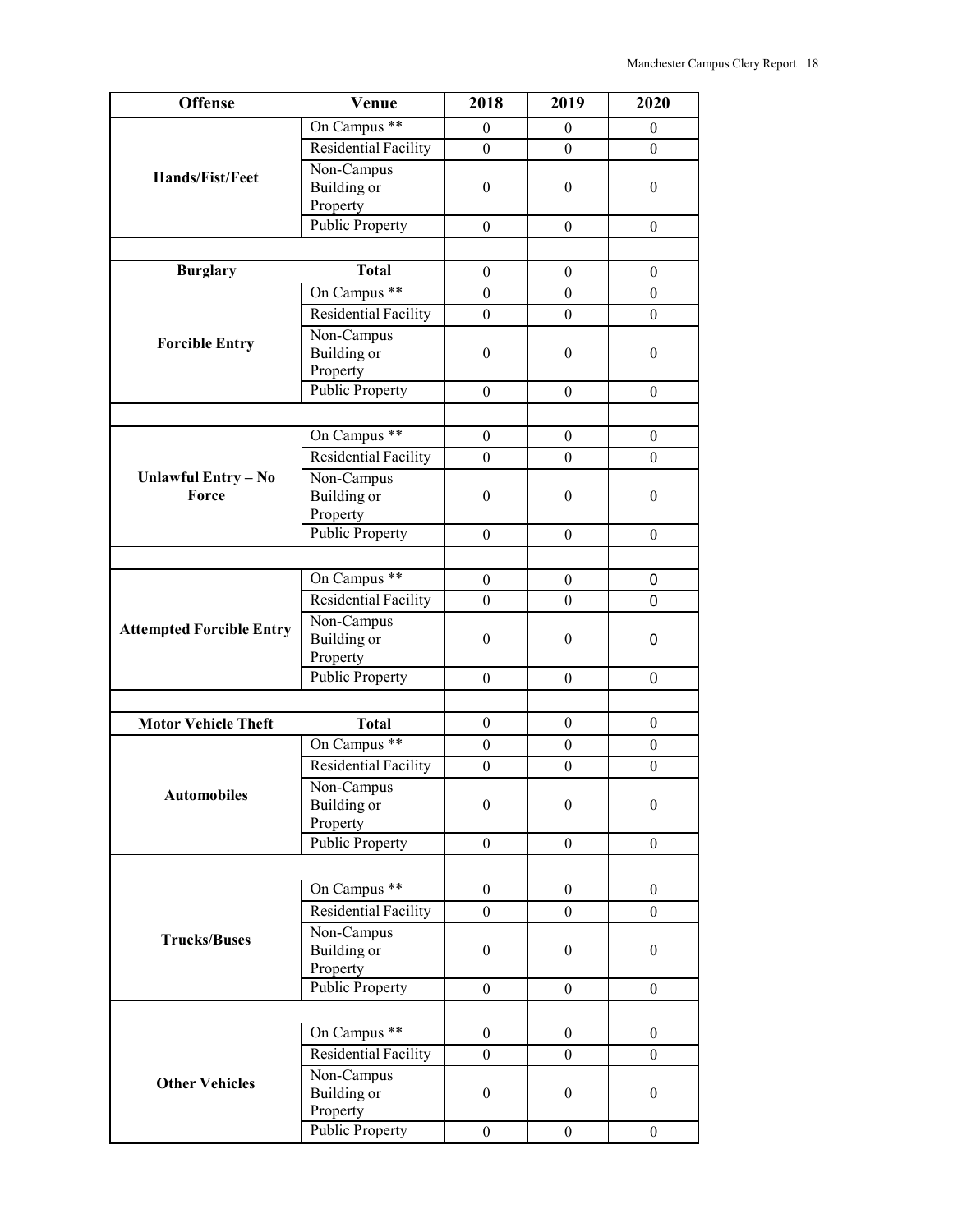| <b>Offense</b>            | Venue                                        | 2018             | 2019             | 2020             |
|---------------------------|----------------------------------------------|------------------|------------------|------------------|
| Arson                     | <b>Total</b>                                 | $\boldsymbol{0}$ | $\boldsymbol{0}$ | $\boldsymbol{0}$ |
| <b>Structural</b>         | On Campus **                                 | $\boldsymbol{0}$ | $\boldsymbol{0}$ | $\overline{0}$   |
|                           | Residential Facility                         | $\boldsymbol{0}$ | $\mathbf{0}$     | $\mathbf{0}$     |
|                           | Non-Campus<br><b>Building</b> or<br>Property | $\boldsymbol{0}$ | $\boldsymbol{0}$ | $\boldsymbol{0}$ |
|                           | <b>Public Property</b>                       | $\boldsymbol{0}$ | $\boldsymbol{0}$ | $\boldsymbol{0}$ |
|                           |                                              |                  |                  |                  |
|                           | On Campus **                                 | $\boldsymbol{0}$ | $\boldsymbol{0}$ | $\boldsymbol{0}$ |
|                           | Residential Facility                         | $\boldsymbol{0}$ | $\boldsymbol{0}$ | $\boldsymbol{0}$ |
| <b>Mobile</b>             | Non-Campus<br><b>Building</b> or<br>Property | $\boldsymbol{0}$ | $\boldsymbol{0}$ | $\boldsymbol{0}$ |
|                           | <b>Public Property</b>                       | $\boldsymbol{0}$ | $\boldsymbol{0}$ | $\boldsymbol{0}$ |
|                           |                                              |                  |                  |                  |
|                           | On Campus **                                 | $\boldsymbol{0}$ | $\boldsymbol{0}$ | $\boldsymbol{0}$ |
|                           | <b>Residential Facility</b>                  | $\mathbf{0}$     | $\boldsymbol{0}$ | $\overline{0}$   |
| Other                     | Non-Campus<br><b>Building</b> or<br>Property | $\boldsymbol{0}$ | $\boldsymbol{0}$ | $\boldsymbol{0}$ |
|                           | <b>Public Property</b>                       | $\boldsymbol{0}$ | $\boldsymbol{0}$ | $\boldsymbol{0}$ |
|                           |                                              |                  |                  |                  |
| <b>Hate Crimes</b>        | <b>Total</b>                                 | $\mathbf{0}$     | $\boldsymbol{0}$ | $\boldsymbol{0}$ |
|                           | On Campus **                                 | $\mathbf{0}$     | $\mathbf{0}$     | $\boldsymbol{0}$ |
|                           | <b>Residential Facility</b>                  | $\boldsymbol{0}$ | $\boldsymbol{0}$ | $\boldsymbol{0}$ |
| Race                      | Non-Campus<br><b>Building</b> or<br>Property | $\boldsymbol{0}$ | $\boldsymbol{0}$ | $\boldsymbol{0}$ |
|                           | <b>Public Property</b>                       | $\boldsymbol{0}$ | $\boldsymbol{0}$ | $\boldsymbol{0}$ |
|                           |                                              |                  |                  |                  |
|                           | On Campus **                                 | $\boldsymbol{0}$ | $\boldsymbol{0}$ | $\boldsymbol{0}$ |
|                           | <b>Residential Facility</b>                  | $\boldsymbol{0}$ | $\boldsymbol{0}$ | $\boldsymbol{0}$ |
| Religion                  | Non-Campus<br>Building or<br>Property        | $\boldsymbol{0}$ | $\boldsymbol{0}$ | $\boldsymbol{0}$ |
|                           | <b>Public Property</b>                       | $\boldsymbol{0}$ | $\boldsymbol{0}$ | $\boldsymbol{0}$ |
|                           |                                              |                  |                  |                  |
|                           | On Campus **                                 | $\boldsymbol{0}$ | $\boldsymbol{0}$ | $\boldsymbol{0}$ |
|                           | Residential Facility                         | $\boldsymbol{0}$ | $\boldsymbol{0}$ | $\boldsymbol{0}$ |
| <b>Sexual Orientation</b> | Non-Campus<br>Building or<br>Property        | $\boldsymbol{0}$ | $\boldsymbol{0}$ | $\boldsymbol{0}$ |
|                           | <b>Public Property</b>                       | $\boldsymbol{0}$ | $\boldsymbol{0}$ | $\boldsymbol{0}$ |
|                           |                                              |                  |                  |                  |
|                           | On Campus **                                 | $\boldsymbol{0}$ | $\boldsymbol{0}$ | $\boldsymbol{0}$ |
|                           | Residential Facility                         | $\boldsymbol{0}$ | $\mathbf{0}$     | $\boldsymbol{0}$ |
| Gender                    | Non-Campus<br>Building or<br>Property        | $\boldsymbol{0}$ | $\boldsymbol{0}$ | $\boldsymbol{0}$ |
|                           | <b>Public Property</b>                       | $\boldsymbol{0}$ | $\boldsymbol{0}$ | $\boldsymbol{0}$ |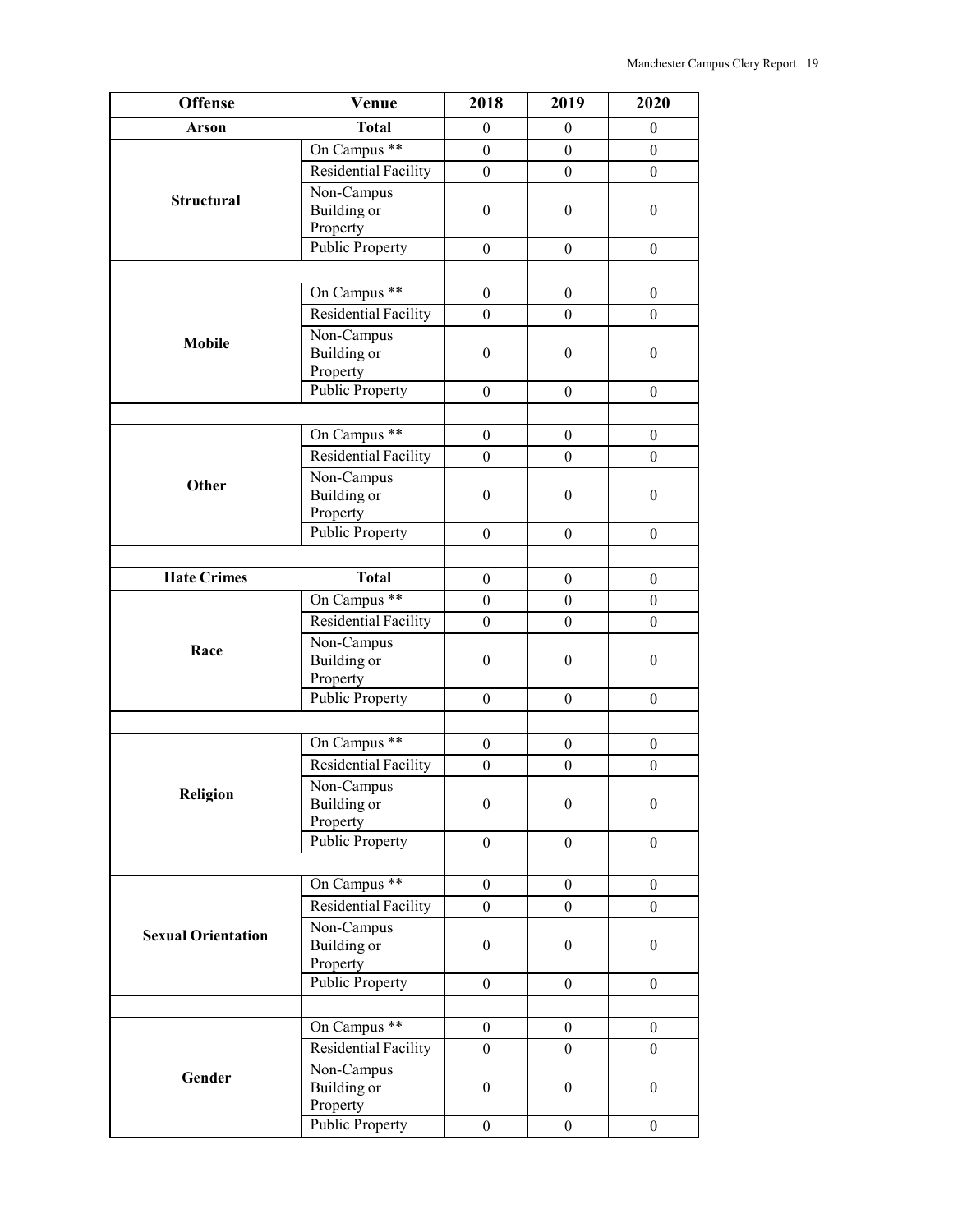| <b>Offense</b>                | <b>Venue</b>                | 2018             | 2019             | 2020             |
|-------------------------------|-----------------------------|------------------|------------------|------------------|
|                               | On Campus **                | $\mathbf{0}$     | $\boldsymbol{0}$ | $\overline{0}$   |
|                               | Residential Facility        | $\boldsymbol{0}$ | $\mathbf{0}$     | $\overline{0}$   |
|                               | Non-Campus                  |                  |                  |                  |
| <b>Gender Identity</b>        | <b>Building</b> or          | $\boldsymbol{0}$ | $\boldsymbol{0}$ | $\boldsymbol{0}$ |
|                               | Property                    |                  |                  |                  |
|                               | <b>Public Property</b>      | $\boldsymbol{0}$ | $\boldsymbol{0}$ | $\boldsymbol{0}$ |
|                               |                             |                  |                  |                  |
|                               | On Campus **                | $\boldsymbol{0}$ | $\boldsymbol{0}$ | $\boldsymbol{0}$ |
|                               | Residential Facility        | $\boldsymbol{0}$ | $\boldsymbol{0}$ | $\mathbf{0}$     |
| <b>Ethnicity</b>              | Non-Campus                  |                  |                  |                  |
|                               | Building or                 | $\boldsymbol{0}$ | $\boldsymbol{0}$ | $\boldsymbol{0}$ |
|                               | Property                    |                  |                  |                  |
|                               | Public Property             | $\theta$         | $\boldsymbol{0}$ | $\mathbf{0}$     |
|                               |                             |                  |                  |                  |
|                               | On Campus **                | $\boldsymbol{0}$ | $\boldsymbol{0}$ | $\boldsymbol{0}$ |
|                               | <b>Residential Facility</b> | $\boldsymbol{0}$ | $\boldsymbol{0}$ | $\mathbf{0}$     |
| <b>National Origin</b>        | Non-Campus                  |                  |                  |                  |
|                               | Building or                 | $\boldsymbol{0}$ | $\boldsymbol{0}$ | $\boldsymbol{0}$ |
|                               | Property                    |                  |                  |                  |
|                               | <b>Public Property</b>      | $\boldsymbol{0}$ | $\boldsymbol{0}$ | $\mathbf{0}$     |
|                               |                             |                  |                  |                  |
|                               | On Campus **                | $\boldsymbol{0}$ | $\boldsymbol{0}$ | $\boldsymbol{0}$ |
|                               | <b>Residential Facility</b> | $\boldsymbol{0}$ | $\mathbf{0}$     | $\mathbf{0}$     |
| <b>Disability</b>             | Non-Campus                  |                  | $\mathbf{0}$     |                  |
|                               | Building or<br>Property     | $\boldsymbol{0}$ |                  | $\boldsymbol{0}$ |
|                               | <b>Public Property</b>      | $\mathbf{0}$     | $\boldsymbol{0}$ | $\mathbf{0}$     |
|                               |                             |                  |                  |                  |
| <b>Arrests</b>                | Totals                      | 0                | 0                | 0                |
|                               | On Campus **                |                  |                  | $\boldsymbol{0}$ |
|                               |                             | $\boldsymbol{0}$ | $\boldsymbol{0}$ |                  |
|                               | Residential Facility        | $\boldsymbol{0}$ | $\boldsymbol{0}$ | $\boldsymbol{0}$ |
| <b>Liquor Law Violations</b>  | Non-Campus<br>Building or   | $\boldsymbol{0}$ | $\boldsymbol{0}$ | $\mathbf{0}$     |
|                               | Property                    |                  |                  |                  |
|                               | <b>Public Property</b>      | $\boldsymbol{0}$ | $\boldsymbol{0}$ | $\boldsymbol{0}$ |
|                               |                             |                  |                  |                  |
|                               | On Campus **                | $\boldsymbol{0}$ | $\boldsymbol{0}$ | $\boldsymbol{0}$ |
|                               | Residential Facility        | $\mathbf{0}$     | $\mathbf{0}$     | $\theta$         |
|                               | Non-Campus                  |                  |                  |                  |
| <b>Drug Law Violations</b>    | Building or                 | $\boldsymbol{0}$ | $\boldsymbol{0}$ | $\boldsymbol{0}$ |
|                               | Property                    |                  |                  |                  |
|                               | <b>Public Property</b>      | $\boldsymbol{0}$ | $\boldsymbol{0}$ | $\boldsymbol{0}$ |
|                               |                             |                  |                  |                  |
|                               | On Campus **                | $\boldsymbol{0}$ | $\boldsymbol{0}$ | $\boldsymbol{0}$ |
| <b>Weapons Law Violations</b> | Residential Facility        | $\boldsymbol{0}$ | $\boldsymbol{0}$ | $\mathbf{0}$     |
|                               | Non-Campus                  |                  |                  |                  |
|                               | Building or                 | $\boldsymbol{0}$ | $\mathbf{0}$     | $\boldsymbol{0}$ |
|                               | Property                    |                  |                  |                  |
|                               | <b>Public Property</b>      | $\boldsymbol{0}$ | $\boldsymbol{0}$ | $\boldsymbol{0}$ |
|                               |                             |                  |                  |                  |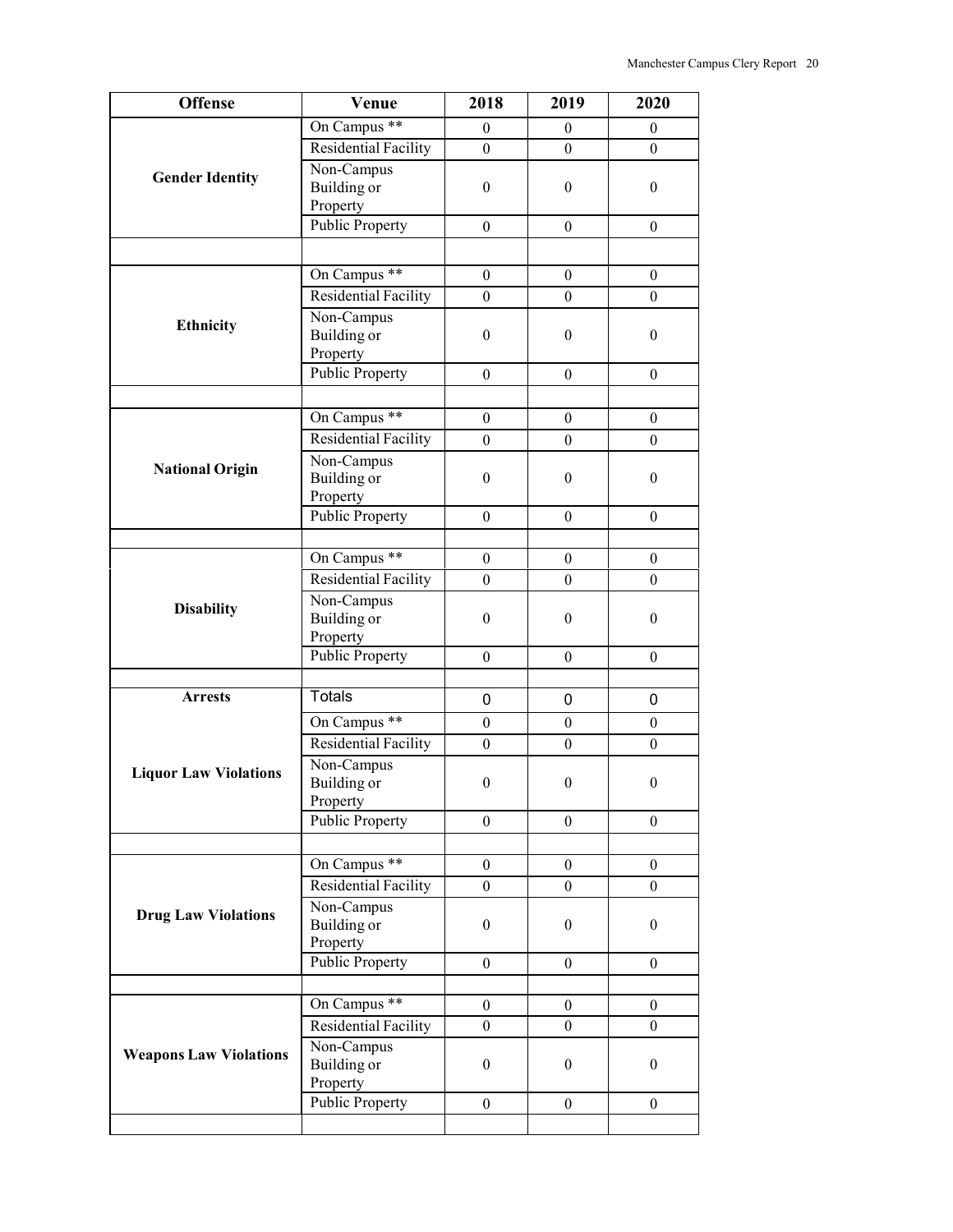| <b>Offense</b>                | Venue                                 | 2018             | 2019             | 2020             |
|-------------------------------|---------------------------------------|------------------|------------------|------------------|
| <b>Disciplinary Referrals</b> | <b>TOTAL</b>                          | $\theta$         | $\theta$         | $\theta$         |
|                               | On Campus **                          | $\boldsymbol{0}$ | $\boldsymbol{0}$ | $\boldsymbol{0}$ |
|                               | Residential Facility                  | $\theta$         | $\mathbf{0}$     | $\theta$         |
| <b>Liquor Law Violations</b>  | Non-Campus<br>Building or<br>Property | $\theta$         | $\theta$         | $\theta$         |
|                               | <b>Public Property</b>                | $\theta$         | $\boldsymbol{0}$ | $\theta$         |
|                               |                                       |                  |                  |                  |
|                               | On Campus **                          | $\theta$         | $\boldsymbol{0}$ | $\theta$         |
| <b>Drug Law Violations</b>    | Residential Facility                  | $\theta$         | $\boldsymbol{0}$ | $\theta$         |
|                               | Non-Campus<br>Building or<br>Property | $\Omega$         | $\mathbf{0}$     | $\theta$         |
|                               | <b>Public Property</b>                | $\theta$         | $\theta$         | $\theta$         |
|                               |                                       |                  |                  |                  |
|                               | On Campus **                          | $\theta$         | $\boldsymbol{0}$ | $\theta$         |
| <b>Weapons Law Violations</b> | Residential Facility                  | $\theta$         | $\theta$         | $\theta$         |
|                               | Non-Campus<br>Building or<br>Property | $\Omega$         | $\theta$         | $\theta$         |
|                               | <b>Public Property</b>                | $\mathbf{0}$     | $\mathbf{0}$     | $\boldsymbol{0}$ |

| <b>VAWA Reporting Requirements</b> |                                 |              |          |          |  |
|------------------------------------|---------------------------------|--------------|----------|----------|--|
| <b>Offense</b>                     | <b>Statistic Year</b>           | 2018         | 2019     | 2020     |  |
|                                    | On Campus **                    | $\theta$     | $\Omega$ | $\Omega$ |  |
| <b>Dating Violence</b>             | Residential Facility            | $\theta$     | $\Omega$ | $\theta$ |  |
|                                    | Non-Campus Building or Property | $\theta$     | $\Omega$ | $\Omega$ |  |
|                                    | Public Property                 | $\theta$     | $\Omega$ | $\theta$ |  |
| <b>Domestic</b><br><b>Violence</b> | On Campus **                    | $\theta$     | $\Omega$ | $\theta$ |  |
|                                    | Residential Facility            | $\theta$     | $\Omega$ | $\theta$ |  |
|                                    | Non-Campus Building or Property | $\theta$     | $\theta$ | $\theta$ |  |
|                                    | <b>Public Property</b>          | $\theta$     | $\Omega$ | $\Omega$ |  |
|                                    | On Campus **                    | $\theta$     | $\theta$ | $\theta$ |  |
| <b>Stalking</b>                    | Residential Facility            | $\theta$     | $\Omega$ | $\Omega$ |  |
|                                    | Non-Campus Building or Property | $\theta$     | $\Omega$ | $\Omega$ |  |
|                                    | Public Property                 | $\mathbf{0}$ | $\theta$ | $\theta$ |  |